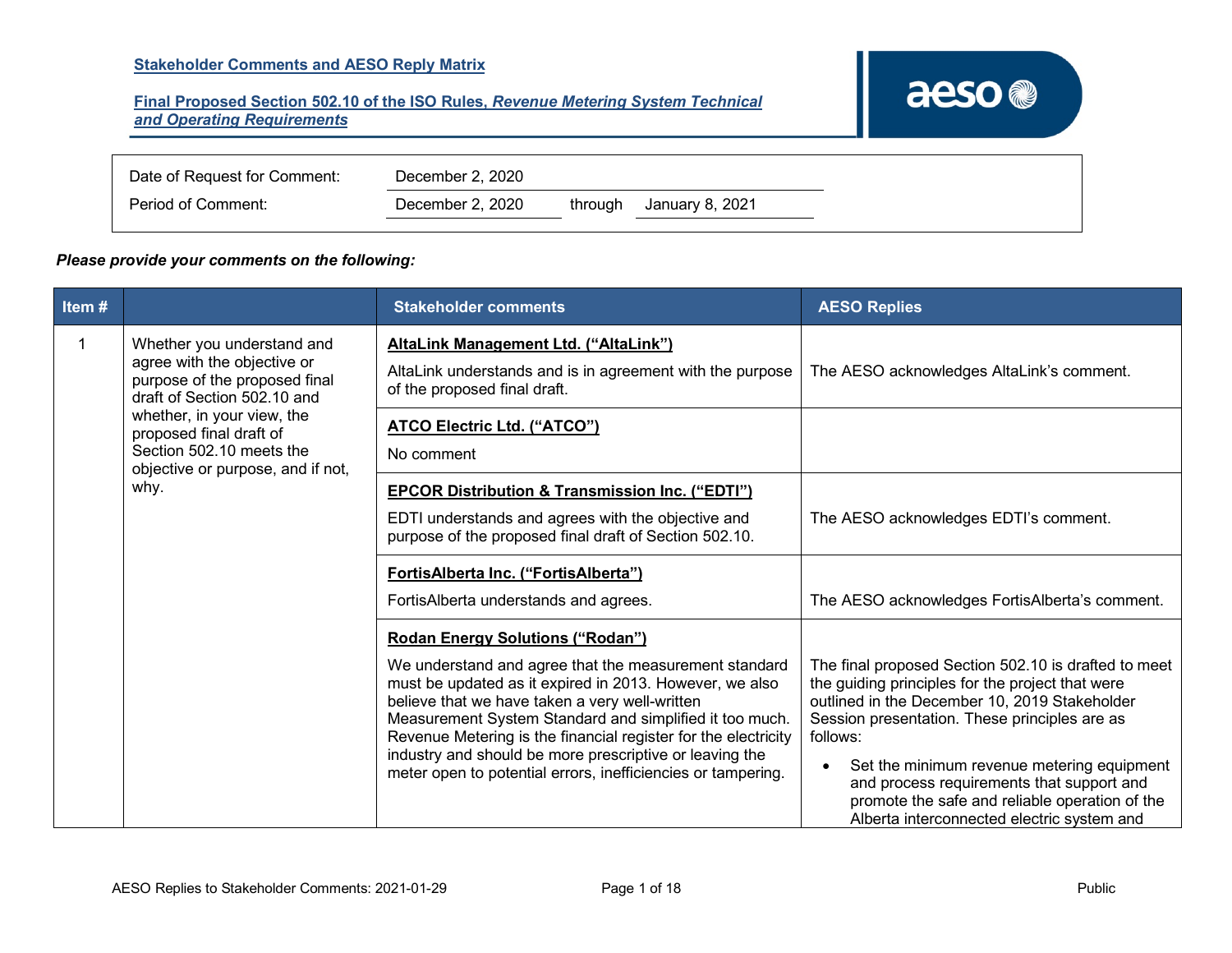

| Item# | <b>Stakeholder comments</b>                                                                                                                                             | <b>AESO Replies</b>                                                                                                                                                                                                                                                                                                                                                                                                                                                                                                         |
|-------|-------------------------------------------------------------------------------------------------------------------------------------------------------------------------|-----------------------------------------------------------------------------------------------------------------------------------------------------------------------------------------------------------------------------------------------------------------------------------------------------------------------------------------------------------------------------------------------------------------------------------------------------------------------------------------------------------------------------|
|       |                                                                                                                                                                         | fair, economic and openly competitive market<br>for electricity;                                                                                                                                                                                                                                                                                                                                                                                                                                                            |
|       |                                                                                                                                                                         | Be consistent with, but not duplicative of, other<br>AESO Authoritative Documents and applicable<br>legislation and regulations, including AUC<br>Rule 021, Electric and Gas Inspection Act and<br>regulations, Measurement Canada<br>requirements and the Alberta Electrical Utility<br>Code;                                                                                                                                                                                                                              |
|       |                                                                                                                                                                         | Maintain current practice from the<br>Measurement System Standard, where<br>appropriate;                                                                                                                                                                                                                                                                                                                                                                                                                                    |
|       |                                                                                                                                                                         | Be authoritative and measurable;                                                                                                                                                                                                                                                                                                                                                                                                                                                                                            |
|       |                                                                                                                                                                         | Avoid overly prescriptive methodologies to the<br>extent practicable; and                                                                                                                                                                                                                                                                                                                                                                                                                                                   |
|       |                                                                                                                                                                         | Consider stakeholder feedback, including cost<br>considerations.                                                                                                                                                                                                                                                                                                                                                                                                                                                            |
|       |                                                                                                                                                                         | Additionally, in support of the Government of<br>Alberta's Red Tape Reduction Initiative, the AESO is<br>committed to reducing regulatory requirements. In<br>accordance with this initiative, the final proposed<br>Section 502.10 reduces regulatory duplication,<br>simplifies the language from the AESO<br>Measurement System Standard, streamlines<br>technical and regulatory requirements and ensures<br>no undue burden while providing for the accuracy of<br>data for the functioning of the electricity market. |
|       | TransCanada Energy Ltd. ("TCE")                                                                                                                                         |                                                                                                                                                                                                                                                                                                                                                                                                                                                                                                                             |
|       | To the extent that the intended purpose or objective was to<br>replace the AESO Measurement System Standard, TCE<br>agrees that the proposed rule meets that objective. | The AESO acknowledges TCE's comment.                                                                                                                                                                                                                                                                                                                                                                                                                                                                                        |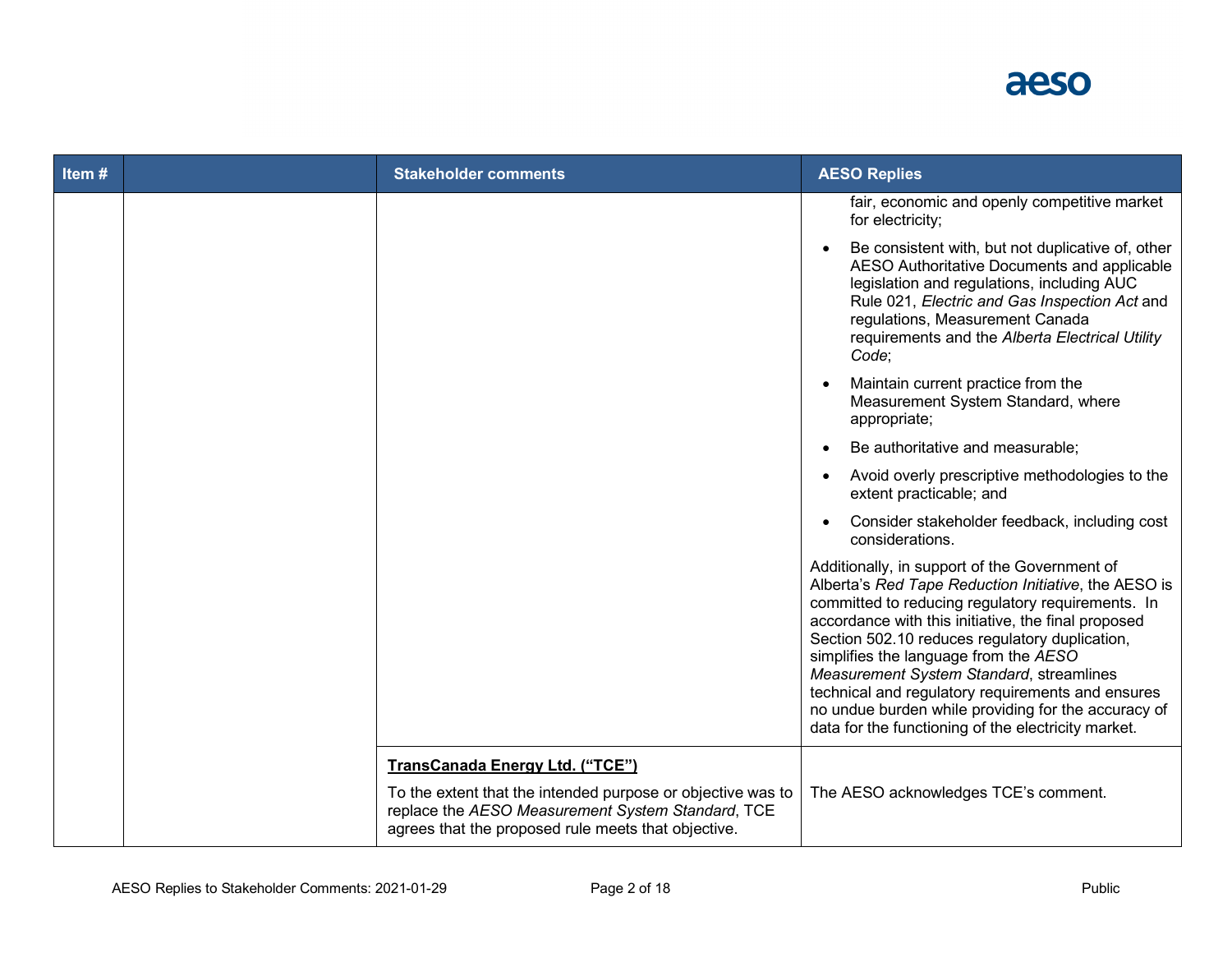

| Item#          |                                                                                                                           | <b>Stakeholder comments</b>                                                                                                                                                                                                                                                                                                                                                                                                                                                                                                                                              | <b>AESO Replies</b>                                                                                                                                                                                                                                                                                                                                                                                                                                                                                                                                                                                                                                                                                                                                                                                                                                                                                                                                                                                                         |
|----------------|---------------------------------------------------------------------------------------------------------------------------|--------------------------------------------------------------------------------------------------------------------------------------------------------------------------------------------------------------------------------------------------------------------------------------------------------------------------------------------------------------------------------------------------------------------------------------------------------------------------------------------------------------------------------------------------------------------------|-----------------------------------------------------------------------------------------------------------------------------------------------------------------------------------------------------------------------------------------------------------------------------------------------------------------------------------------------------------------------------------------------------------------------------------------------------------------------------------------------------------------------------------------------------------------------------------------------------------------------------------------------------------------------------------------------------------------------------------------------------------------------------------------------------------------------------------------------------------------------------------------------------------------------------------------------------------------------------------------------------------------------------|
| $\overline{2}$ | Whether you agree that the<br>proposed final draft of<br>Section 502.10 is not technically<br>deficient, and if not, why. | <b>AltaLink</b><br>AltaLink does not agree. AltaLink is concerned that the<br>proposed final draft might be technically deficient. AltaLink<br>notes that there is no accountability to the Metering Data<br>Provider (MDP) as defined in the AESO Measurement<br>System Standard. In the event the roles of the legal owner<br>(or Metering System Provider) and the MDP are managed<br>by different parties, the legal owner may have no control<br>on the metering data. AltaLink suggests including the<br>responsibility of the MDP in the proposed Section 502.10. | As noted in the AESO's letter of notice dated<br>December 2, 2020, Stakeholders indicated through<br>feedback that the party responsible for performing<br>the work associated with the various requirements in<br>final proposed Section 502.10 depends on their<br>particular circumstances. As a result, the AESO<br>determined that accountability for meeting the<br>requirements of final proposed Section 502.10<br>should remain with the entity that has legal<br>ownership of the revenue meter. If the legal owner<br>does not wish, or does not have the ability, to<br>perform the work to fulfill a particular requirement, it<br>may contract with a third-party service provider.<br>Additionally, the AESO notes that the applicability of<br>final proposed Section 502.10 aligns with subsection<br>10.1(2) of AUC Rule 021, Settlement System Code<br>Rules ("AUC Rule 021").<br>In the AESO's view, the applicability of final<br>proposed Section 502.10 does not render it<br>technically deficient. |
|                |                                                                                                                           | <b>ATCO</b><br>1. "apparent power" should be removed from 4(2)(b).<br>The metered data for the measurement point<br>definition record are published to the market place in<br>the daily system measurement transaction (DSM). Only<br>MWh and MVARh are required in DSM. Also, section 5<br>for the revenue meter does not specify the requirement<br>for apparent power.<br>$4(2)(b)$ allows for the proper measurement of<br>metered energy, metered demand, and metered                                                                                               | The AESO does not agree with the recommendation<br>to remove "apparent power" from subsection $4(2)(b)$<br>as "metered energy", "metered demand" and<br>"apparent power" are billing determinants in the ISO<br>tariff.<br>However, the AESO acknowledges that a revenue<br>meter does not "measure" apparent power. A<br>revenue meter measures "real power" and "reactive<br>power" which are the constituting components of                                                                                                                                                                                                                                                                                                                                                                                                                                                                                                                                                                                              |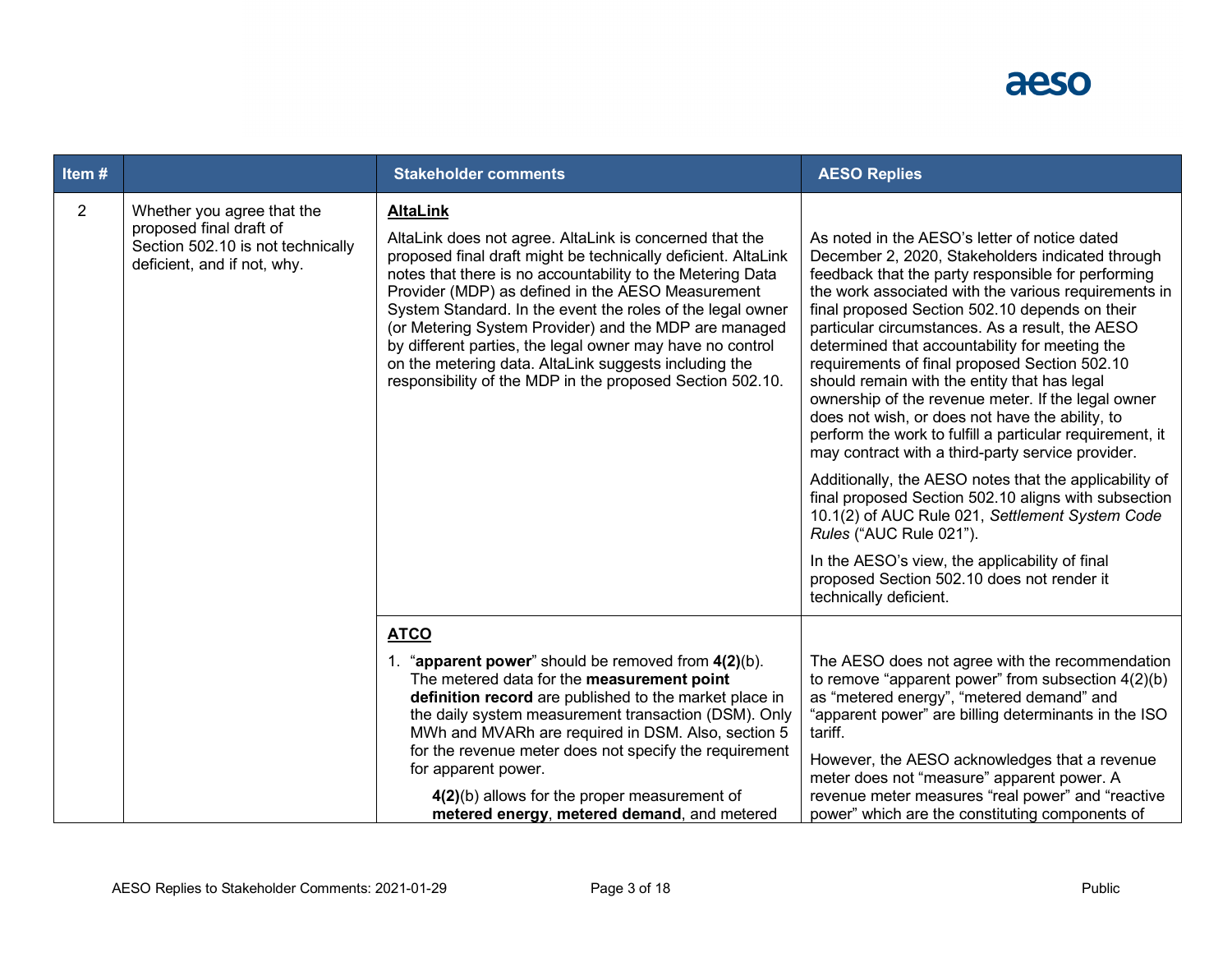

| Item# | <b>Stakeholder comments</b>                                                                                                                                                                                                                                                                                                                                                                                                                                                                                                                                                                    | <b>AESO Replies</b>                                                                                                                                                                                                                                                                                                                                                                                                                                                                                                                                                                                                                                                                                                                 |
|-------|------------------------------------------------------------------------------------------------------------------------------------------------------------------------------------------------------------------------------------------------------------------------------------------------------------------------------------------------------------------------------------------------------------------------------------------------------------------------------------------------------------------------------------------------------------------------------------------------|-------------------------------------------------------------------------------------------------------------------------------------------------------------------------------------------------------------------------------------------------------------------------------------------------------------------------------------------------------------------------------------------------------------------------------------------------------------------------------------------------------------------------------------------------------------------------------------------------------------------------------------------------------------------------------------------------------------------------------------|
|       | apparent power in accordance with ISO rules and<br>the ISO tariff, as applicable; and                                                                                                                                                                                                                                                                                                                                                                                                                                                                                                          | "apparent power". As such, the AESO has revised<br>subsection 4(2)(b) as follows:                                                                                                                                                                                                                                                                                                                                                                                                                                                                                                                                                                                                                                                   |
|       |                                                                                                                                                                                                                                                                                                                                                                                                                                                                                                                                                                                                | 4(2)(b) allows for the proper measurement of<br>metered energy, metered demand, and<br>metered calculation of apparent power in<br>accordance with ISO rules and the ISO tariff, as<br>applicable; and                                                                                                                                                                                                                                                                                                                                                                                                                                                                                                                              |
|       |                                                                                                                                                                                                                                                                                                                                                                                                                                                                                                                                                                                                | The AESO has reviewed the wording in subsection<br>5 and is of the view that it does specify the<br>requirement for "apparent power" because the<br>accuracy class of the two components of "apparent<br>power", "real power" and "reactive power" are<br>defined in subsections 5(1) and 5(2), respectively.                                                                                                                                                                                                                                                                                                                                                                                                                       |
|       | 2. "revenue meter" in $6(1)(b)$ should be replaced with<br>"measurement transformer".<br>6(1)(b) the <b>revenue meter</b> measurement<br>transformer is not the subject of a dispensation<br>under the Electricity and Gas Inspection Act, RSC<br>1985 c E-4, as amended.                                                                                                                                                                                                                                                                                                                      | The AESO has reviewed the wording in subsection<br>6(1)(b) and agrees with ATCO's recommendation to<br>revise revenue meter to measurement transformer.<br>This revision provides clarity that there may be<br>instances when the measurement transformer is<br>specifically the subject of a dispensation.                                                                                                                                                                                                                                                                                                                                                                                                                         |
|       | 3. The AESO removed the reference to AUC Rule 21 and<br>kept the 8 years in the "Section-502.10-Draft-2020-12-<br>02.pdf". ATCO suggests reverting to the original<br>wording but removing the 8 year requirement. If the<br>period is changed in Rule 21, this section of the ISO<br>rule does not need to change.<br>7(1) The legal owner of a revenue meter must<br>retain metering data from the revenue metering<br>system, including a record of final estimates and<br>adjustments, and the method used to perform the<br>estimates or adjustments for a period of at least 8<br>years. | The original wording of subsection 7(1) required a<br>legal owner of a revenue meter to retain metering<br>data from the revenue metering system in the<br>electronic format specified by AUC Rule 021. The<br>AESO removed the reference to AUC Rule 021 in<br>final proposed Section 502.10 because, in its view, it<br>was not necessary to reference the format of<br>metering data when it is already covered by AUC<br><b>Rule 021.</b><br>Under subsection 5.2.5(3)(a)(ii) of AUC Rule 021,<br>credit post financial adjustments for retailer specific<br>adjustment transactions can extend eight years into<br>the past. Subsection 7(1) requires a legal owner to<br>retain metering data for a minimum of 8 years, which |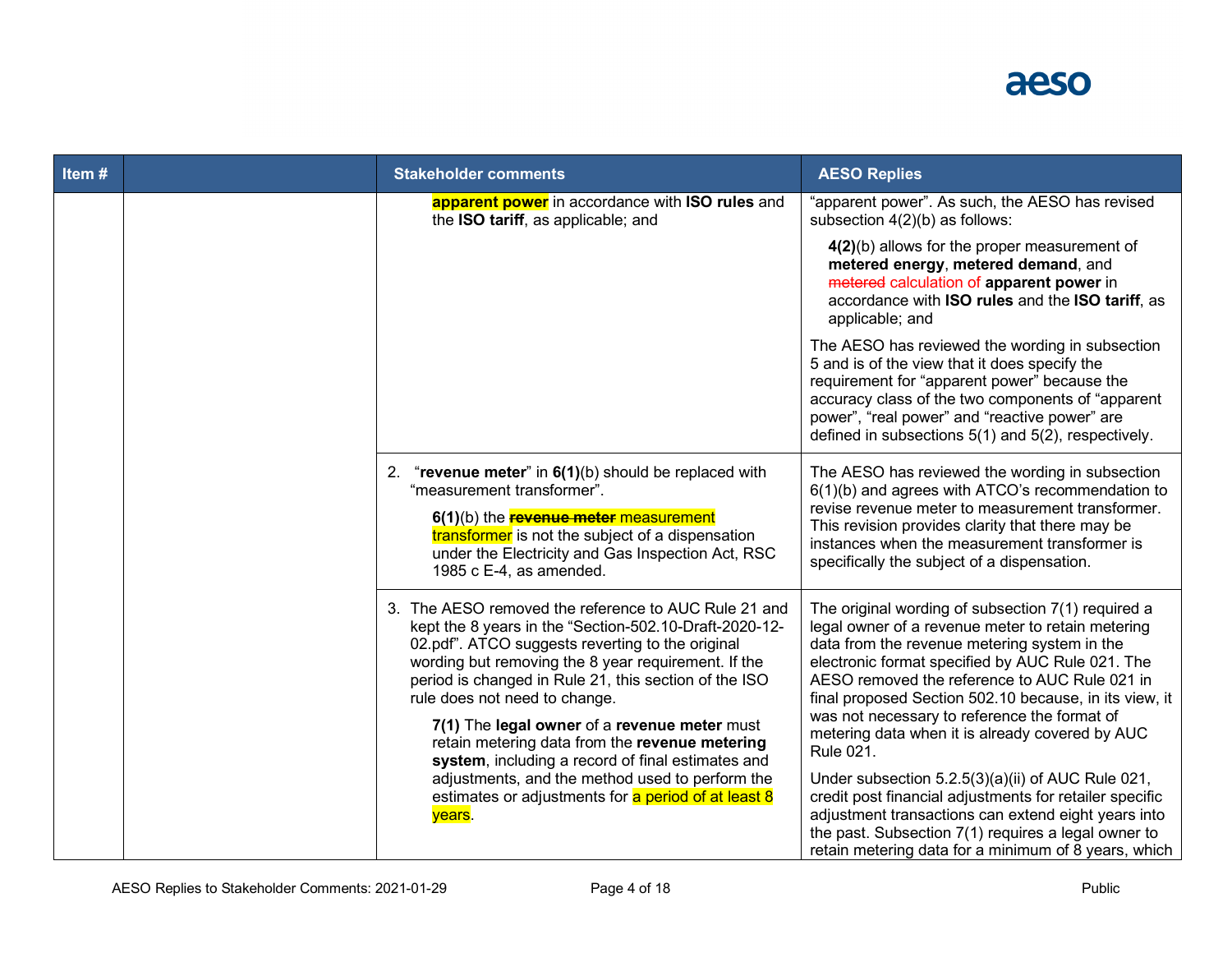## aeso

| Item# | <b>Stakeholder comments</b>                                                                                                                                                                                                                         | <b>AESO Replies</b>                                                                                                                                                                                                                                                                                                                                |
|-------|-----------------------------------------------------------------------------------------------------------------------------------------------------------------------------------------------------------------------------------------------------|----------------------------------------------------------------------------------------------------------------------------------------------------------------------------------------------------------------------------------------------------------------------------------------------------------------------------------------------------|
|       |                                                                                                                                                                                                                                                     | is broader than the specific transaction sets in<br>subsection 5.2.5(3)(a)(ii) of AUC Rule 021.                                                                                                                                                                                                                                                    |
|       |                                                                                                                                                                                                                                                     | In order to ensure data records are retained to assist<br>with the post financial adjustment mechanism<br>("PFAM") process and in case of disputes, the<br>AESO believes including the 8-year minimum data<br>retention requirement in Section 502.10 is<br>appropriate.                                                                           |
|       | 4. Replace reference $4(3)$ with $4(2)$ in $7(2)$ .                                                                                                                                                                                                 | The AESO agrees and has corrected the                                                                                                                                                                                                                                                                                                              |
|       | 7(2) The legal owner of a revenue meter must<br>process metering data for each measurement<br>point in accordance with the algorithm in the<br>measurement point definition record issued in<br>accordance with subsection $4(32)$ .                | typographical error.                                                                                                                                                                                                                                                                                                                               |
|       | 5. ATCO suggests replacing "validation" with "in-situ test"<br>for consistency and avoiding confusion.<br>7(4) The legal owner must maintain validation in-<br>situ test records until the next in-situ testing date set<br>out in subsection 8(1). | The AESO does not agree with ATCO's proposed<br>revision to replace "validation" with "in-situ".<br>"Validation records" encompasses in-situ,<br>commissioning and other test records which, in the<br>AESO's view, should be maintained until the next<br>test is performed.                                                                      |
|       |                                                                                                                                                                                                                                                     | Additionally, the AESO has removed the reference<br>to subsection $8(1)$ from subsection $7(4)$ of final<br>proposed Section 502.10 to clarify that the legal<br>owner is required to maintain validation records until<br>the date of the next in-situ test, which may be<br>conducted on a date earlier that the schedule in<br>subsection 8(1). |
|       |                                                                                                                                                                                                                                                     | 7(4) The legal owner must maintain validation<br>records until the date of the next in-situ test<br>performed testing date set out in subsection 8(1).                                                                                                                                                                                             |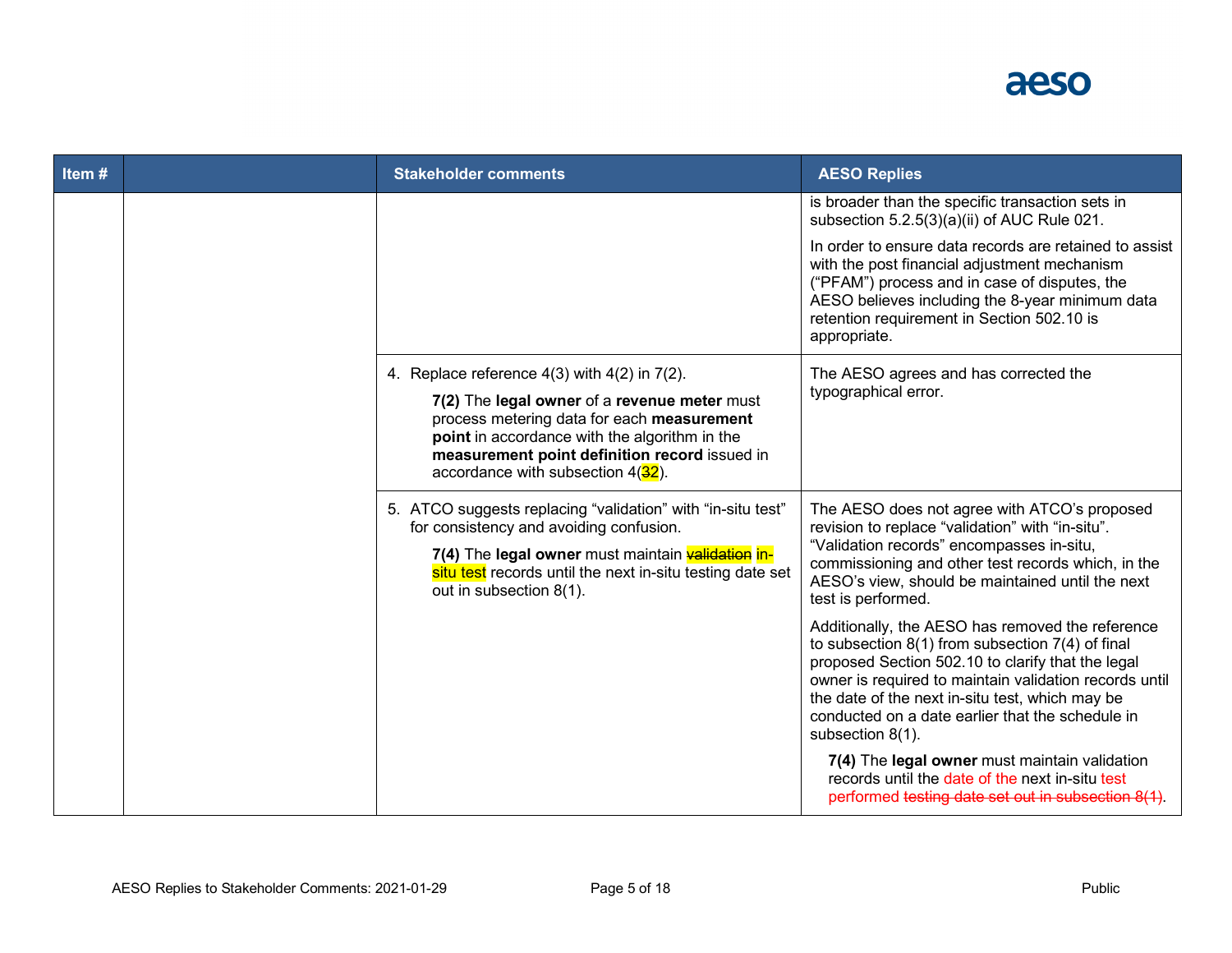

| Item# |  | <b>Stakeholder comments</b>                                                                                                                                                                                                                                                                                                                                                                                                                                                                                                                                                                                                                                                                                                                                                                                                                                                                                                                                                                                                                                                                                                                                                                                                                                                                            | <b>AESO Replies</b>                                                                                                                                                                                                                                                                                                                              |
|-------|--|--------------------------------------------------------------------------------------------------------------------------------------------------------------------------------------------------------------------------------------------------------------------------------------------------------------------------------------------------------------------------------------------------------------------------------------------------------------------------------------------------------------------------------------------------------------------------------------------------------------------------------------------------------------------------------------------------------------------------------------------------------------------------------------------------------------------------------------------------------------------------------------------------------------------------------------------------------------------------------------------------------------------------------------------------------------------------------------------------------------------------------------------------------------------------------------------------------------------------------------------------------------------------------------------------------|--------------------------------------------------------------------------------------------------------------------------------------------------------------------------------------------------------------------------------------------------------------------------------------------------------------------------------------------------|
|       |  | <b>EDTI</b><br>EDTI agrees that the proposed final draft of Section<br>502.10 is not technically deficient.                                                                                                                                                                                                                                                                                                                                                                                                                                                                                                                                                                                                                                                                                                                                                                                                                                                                                                                                                                                                                                                                                                                                                                                            | The AESO acknowledges EDTI's comment.                                                                                                                                                                                                                                                                                                            |
|       |  | <b>FortisAlberta</b><br>FortisAlberta agrees.                                                                                                                                                                                                                                                                                                                                                                                                                                                                                                                                                                                                                                                                                                                                                                                                                                                                                                                                                                                                                                                                                                                                                                                                                                                          | The AESO acknowledges FortisAlberta's comment.                                                                                                                                                                                                                                                                                                   |
|       |  | Rodan<br>While Rodan is sympathetic to the position espoused by<br>other stakeholders in this consultation (cost and<br>administrative burden), we are deeply concerned that the<br>proposed testing intervals will leave the system potentially<br>vulnerable. Although Rodan does not agree with the test<br>frequencies in proposed Section 502.10, we agree with a<br>general reduction. In previous submissions, Rodan's<br>proposed test frequencies are less frequent than existing<br>Measurement System Standard, but more frequent than<br>what Section 502.10 proposes. Being the metering<br>technicians who are commonly in the field performing<br>tests, these are the recommendations based on best<br>industry practices. The argument presented by other<br>stakeholders that errors are not common occurrences is<br>not accurate. It is not always just a measurement error of<br>the revenue meter that we find. Rodan's metering<br>technicians frequently find the following errors and<br>damage when inspecting and testing revenue metering<br>systems for our clients:<br>Misconfiguration MV90 file causing incorrect<br>$\bullet$<br>remote reads<br>Mislabeled/swapped meters on 2 x parallel<br>feeders. Example: A Bus metered by B Meter; B<br>Bus metered by A Meter | The AESO acknowledges Rodan's comments. As<br>noted above in the AESO's reply to Item #1,<br>proposed final Section 502.10 contains the minimum<br>technical requirements for revenue metering<br>systems.<br>The AESO responds to Rodan's specific comments<br>regarding testing frequency, MW class and MW<br>range calculation in turn below. |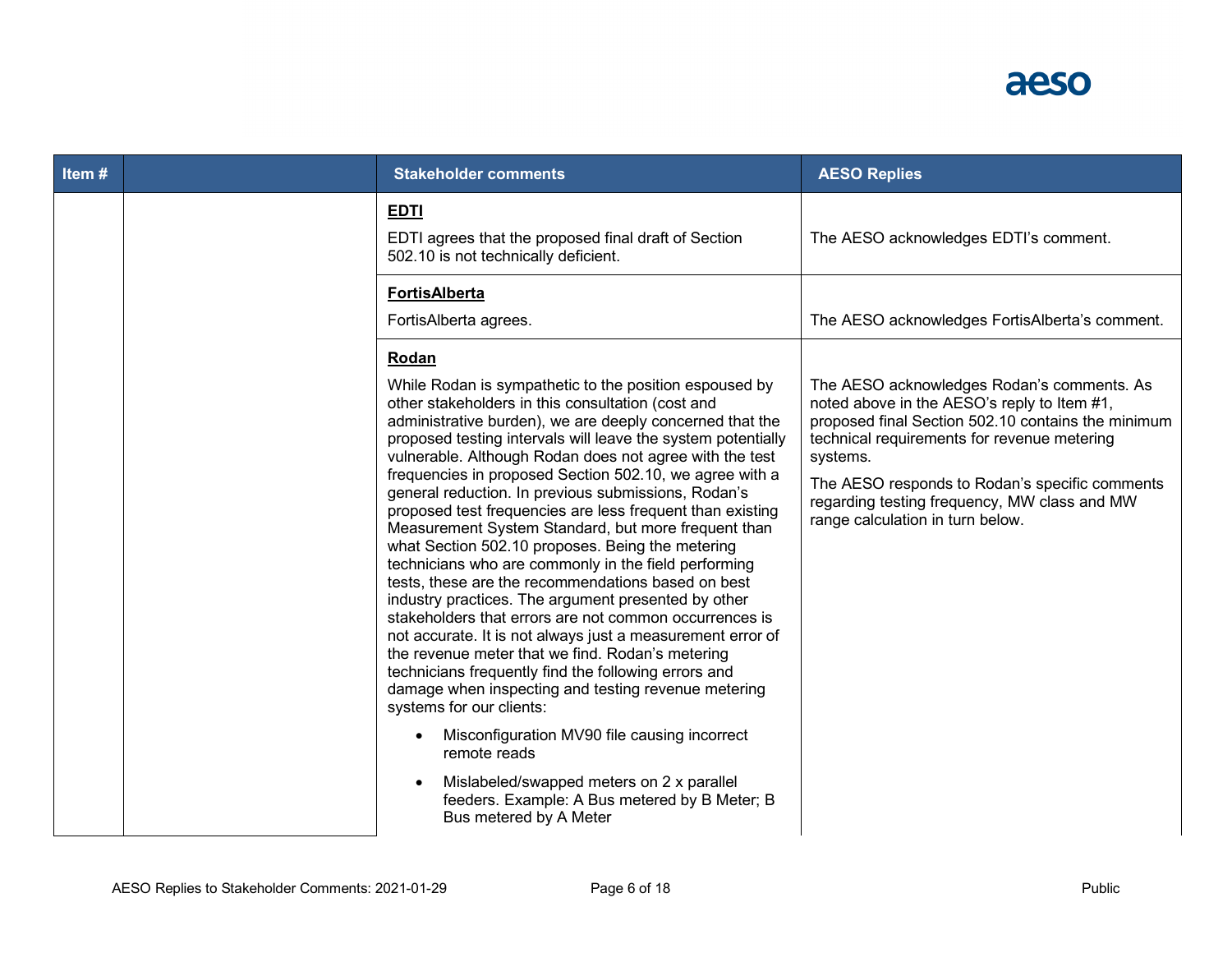

| Item# | <b>Stakeholder comments</b>                                                                                                                                                                                                                                                                                                                                                                                                                                                                | <b>AESO Replies</b>                                                                                                                                                                                                                                                                                                                                                             |
|-------|--------------------------------------------------------------------------------------------------------------------------------------------------------------------------------------------------------------------------------------------------------------------------------------------------------------------------------------------------------------------------------------------------------------------------------------------------------------------------------------------|---------------------------------------------------------------------------------------------------------------------------------------------------------------------------------------------------------------------------------------------------------------------------------------------------------------------------------------------------------------------------------|
|       | Incorrect billing multiplier being used for 400MVA+<br>generation site                                                                                                                                                                                                                                                                                                                                                                                                                     |                                                                                                                                                                                                                                                                                                                                                                                 |
|       | <b>Shorted Current Transformers</b>                                                                                                                                                                                                                                                                                                                                                                                                                                                        |                                                                                                                                                                                                                                                                                                                                                                                 |
|       | Current Transformers on incorrect taps                                                                                                                                                                                                                                                                                                                                                                                                                                                     |                                                                                                                                                                                                                                                                                                                                                                                 |
|       | Site where customer removed test switches                                                                                                                                                                                                                                                                                                                                                                                                                                                  |                                                                                                                                                                                                                                                                                                                                                                                 |
|       | Faulty test switch not properly shorting CTs and<br>arcing                                                                                                                                                                                                                                                                                                                                                                                                                                 |                                                                                                                                                                                                                                                                                                                                                                                 |
|       | Burnt test switch. Cause unknown                                                                                                                                                                                                                                                                                                                                                                                                                                                           |                                                                                                                                                                                                                                                                                                                                                                                 |
|       | Instrument Transformers not Measurement<br>Canada Approved                                                                                                                                                                                                                                                                                                                                                                                                                                 |                                                                                                                                                                                                                                                                                                                                                                                 |
|       | <b>Blown PT fuses</b>                                                                                                                                                                                                                                                                                                                                                                                                                                                                      |                                                                                                                                                                                                                                                                                                                                                                                 |
|       | Instrument Transformers Measurement Canada<br>approved, but metering connected to an<br>unapproved ratio                                                                                                                                                                                                                                                                                                                                                                                   |                                                                                                                                                                                                                                                                                                                                                                                 |
|       | Burden exceeded on Instrument Transformer                                                                                                                                                                                                                                                                                                                                                                                                                                                  |                                                                                                                                                                                                                                                                                                                                                                                 |
|       | Burden exceeded on revenue meter                                                                                                                                                                                                                                                                                                                                                                                                                                                           |                                                                                                                                                                                                                                                                                                                                                                                 |
|       | Copper theft affecting grounding                                                                                                                                                                                                                                                                                                                                                                                                                                                           |                                                                                                                                                                                                                                                                                                                                                                                 |
|       | Rodents building nests and chewing wire.<br>Especially for pad-mount installations                                                                                                                                                                                                                                                                                                                                                                                                         |                                                                                                                                                                                                                                                                                                                                                                                 |
|       | Bees and wasp nests in meter cabinets                                                                                                                                                                                                                                                                                                                                                                                                                                                      |                                                                                                                                                                                                                                                                                                                                                                                 |
|       | An appropriate analogy would be the testing performed on<br>automobiles or airplanes. The industry performs regular<br>testing and inspections of cars, trucks, trains and planes,<br>etc. as preventative measures - that prevent failures/errors<br>before they happen to ensure safety, minimize the risk of<br>injury during product use, proper technical documentation<br>and future design improvements. The cost of regularly<br>testing a revenue meter compared to the security, | The AESO is of the view that electrical safety issues<br>are the mandate of the Alberta Electrical Utility Code<br>and should not be included in an ISO rule. The<br>Alberta Electrical Utility Code provides specific<br>installation and maintenance requirements for<br>metering equipment. Various safety requirements<br>are also covered in the Canadian Electrical Code. |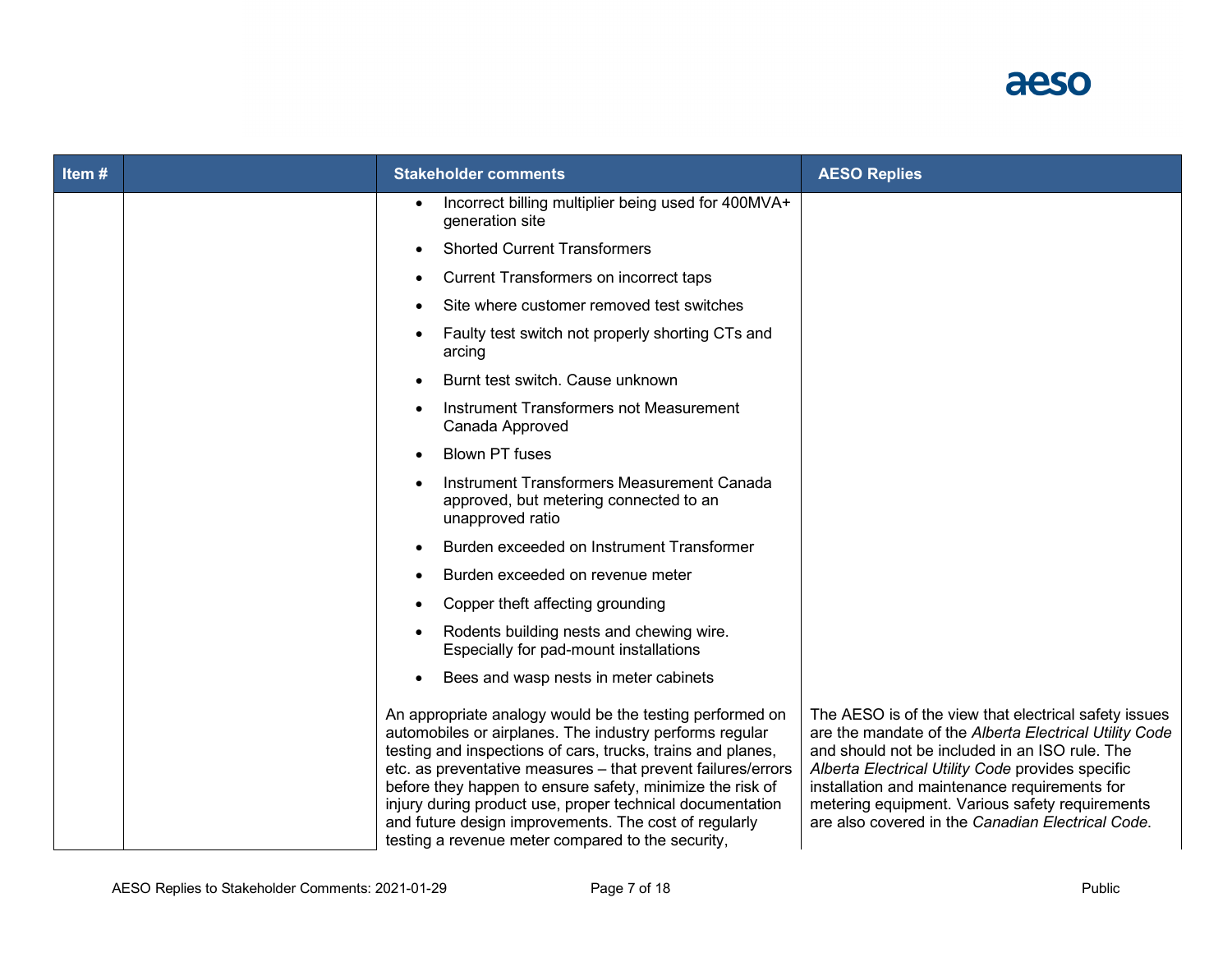

| Item#       |                                                                                                                                                                                                                                                                                                                      | <b>Stakeholder comments</b>                                                                                                                                                                                                                                       | <b>AESO Replies</b>                                                                                                                                                                                                                                                                                           |
|-------------|----------------------------------------------------------------------------------------------------------------------------------------------------------------------------------------------------------------------------------------------------------------------------------------------------------------------|-------------------------------------------------------------------------------------------------------------------------------------------------------------------------------------------------------------------------------------------------------------------|---------------------------------------------------------------------------------------------------------------------------------------------------------------------------------------------------------------------------------------------------------------------------------------------------------------|
|             |                                                                                                                                                                                                                                                                                                                      | reliability and cost impact of the revenue ledger of the<br>entire electricity system is negligible.                                                                                                                                                              |                                                                                                                                                                                                                                                                                                               |
|             |                                                                                                                                                                                                                                                                                                                      | More frequent testing intervals provide the following<br>important benefits:                                                                                                                                                                                      | Testing frequency was the subject of extensive<br>consultation with Stakeholders.                                                                                                                                                                                                                             |
|             |                                                                                                                                                                                                                                                                                                                      | a. To prevent long periods of possible inaccurate<br>measurement which can lead to difficult settlements, MC<br>disputes, data estimations and corrections.                                                                                                       | While more frequent in-situ testing would reduce the<br>likelihood of errors, the AESO is of the view that that<br>testing frequency needs to balance the benefits of                                                                                                                                         |
|             |                                                                                                                                                                                                                                                                                                                      | b. To detect unauthorized access and tampering within<br>reasonable time frames.                                                                                                                                                                                  | ensuring the accuracy of data with the costs of<br>testing.                                                                                                                                                                                                                                                   |
|             | c. For safety. Metering Equipment can experience damage<br>from rodents (especially with pad mounted units), weather<br>damage, corrosion, water damage, etc. that can cause the<br>units to malfunction or become safety hazards.                                                                                   | The AESO reviewed historical data and determined<br>that in-situ test failures have been minimal. The<br>AESO heard from Stakeholders that a significant<br>challenge for meter testing is the cost associated<br>with outage scheduling and travel to locations. |                                                                                                                                                                                                                                                                                                               |
| more often. |                                                                                                                                                                                                                                                                                                                      | d. Utilities charge customers based on their ratchet<br>demand due, because to the strain they put on the system<br>during peak periods. Electrical services that have more<br>impact on the grid when they are active should be tested                           | Taking into account these considerations and<br>current industry practice, the AESO is of the view<br>that the testing frequencies in final proposed Section<br>502.10 achieve the right balance between costs and<br>benefits for testing.                                                                   |
|             | e. The most frequent testing interval in the proposed<br>Section 502.10 is 2 years. This is not adequate for large<br>sites in excess of 50MW. Measurement problems on sites<br>of this magnitude should be identified within a year in order<br>to minimize the potential financial impact to all the parties       | The final proposed Section 502.10 defines the<br>minimum requirements for testing frequency. These<br>requirements do not prevent the legal owner of a<br>revenue meter to test on a more frequent basis if<br>they deem it appropriate.                          |                                                                                                                                                                                                                                                                                                               |
|             |                                                                                                                                                                                                                                                                                                                      | involved. The larger sites pose a bigger risk because of the<br>financial impact even a small error would cause. The cost<br>of annual testing for a large site (>50MW) is arguably<br>negligible in relation to revenue earned from power                        | The AESO provides the following responses to<br>Rodan's list of specific reasons supporting more<br>frequent testing:                                                                                                                                                                                         |
|             | production.<br>g. Most meters currently deployed in AB have a 4-year<br>seal (6 years after installation when new and 4 years<br>thereafter). At that point, the meters need to be taken out<br>of service and resealed. With a 4-year test interval, a<br>meter will be in service for an entire seal period having |                                                                                                                                                                                                                                                                   | Points a and d - Subsections 6 and 8 of final<br>proposed Section 502.10 contain requirements for<br>measurement transformer accuracy and revenue<br>meter test frequency, respectively, which guard<br>against the issues listed in points a and d. Also see<br>the AESO's response to points e and g below. |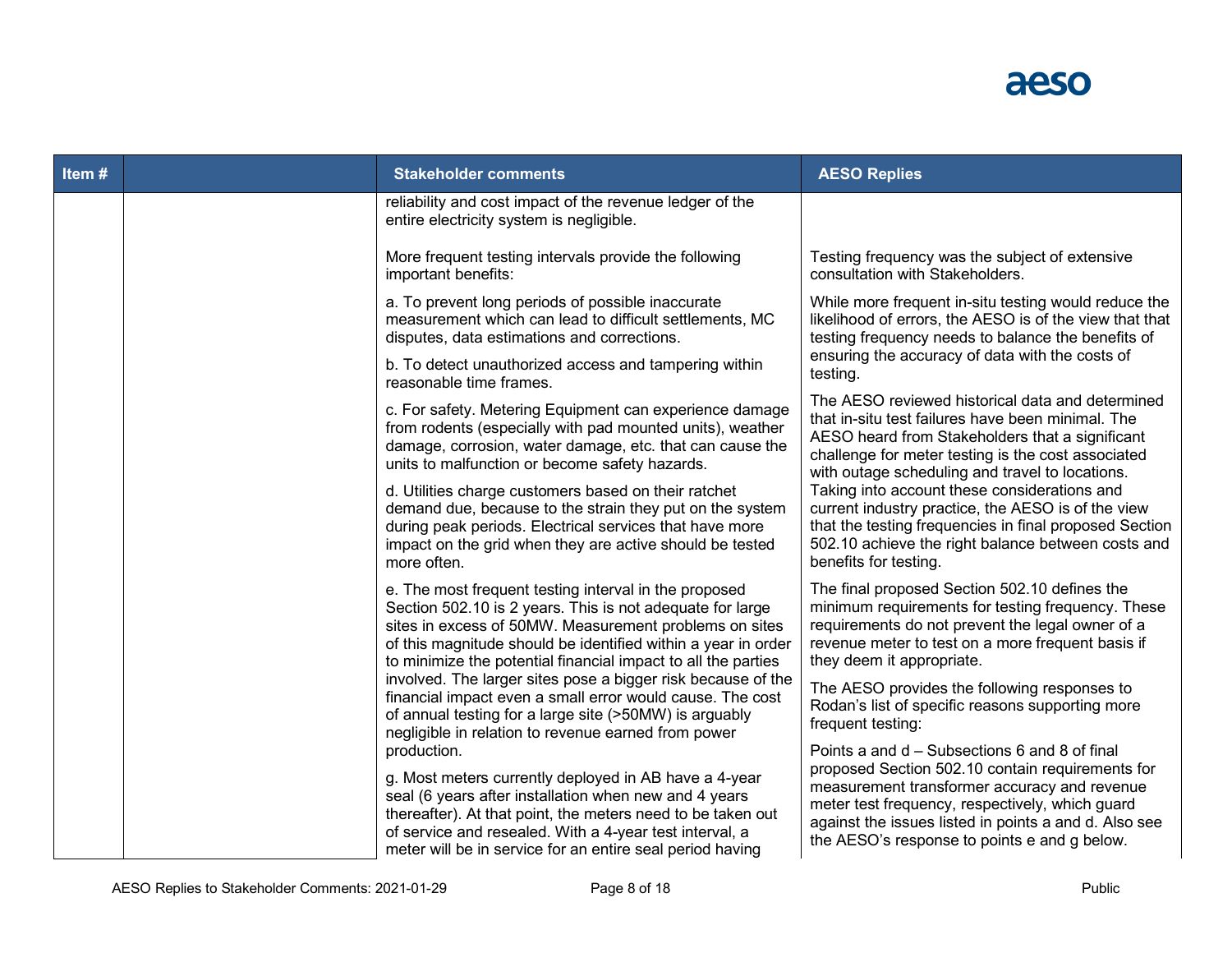

| Item $#$ |                                                                                                                                                                               | <b>Stakeholder comments</b>                                                                                                                                                                                  |                  |                         | <b>AESO Replies</b>                                                                                                                                                                                                                                                                                                                                                                                           |
|----------|-------------------------------------------------------------------------------------------------------------------------------------------------------------------------------|--------------------------------------------------------------------------------------------------------------------------------------------------------------------------------------------------------------|------------------|-------------------------|---------------------------------------------------------------------------------------------------------------------------------------------------------------------------------------------------------------------------------------------------------------------------------------------------------------------------------------------------------------------------------------------------------------|
|          |                                                                                                                                                                               | only been tested once when it is first installed. There<br>should be at least one other test performed on these<br>meters during the 4-year seal period to ensure accuracy,<br>particularly at larger sites. |                  |                         | Point b - Measurement Canada standards contain<br>provisions for meter tampering and corrective<br>actions. It is not necessary to duplicate these<br>regulatory requirements in final proposed Section<br>502.10.                                                                                                                                                                                            |
|          |                                                                                                                                                                               |                                                                                                                                                                                                              |                  |                         | Point c - The Alberta Electrical Utility Code has<br>provisions for electrical safety. It is also related to<br>good electric industry practice. It is not necessary to<br>duplicate these regulatory requirements in final<br>proposed Section 502.10.                                                                                                                                                       |
|          |                                                                                                                                                                               |                                                                                                                                                                                                              |                  |                         | Point e and g - Please see the AESO's above<br>responses regarding testing frequency. The AESO<br>further notes that Measurement Canada is in the<br>process of amending S-E-11, Specifications for the<br>Installation and Use of Approved and Verified<br>Electricity Meter Used to Establish Processed Legal<br>Units of Measure to require mandatory testing<br>whenever a metering component is changed. |
|          | Revenue Metering Systems should be tested at each of<br>the following trigger points:<br>a) Prior to the energization of a new metering system<br>(commissioning tests only). |                                                                                                                                                                                                              |                  |                         | In the AESO's view, trigger points a), b) and c)<br>identified by Rodan are covered in subsection 8(1)<br>of final proposed Section 502.10.                                                                                                                                                                                                                                                                   |
|          |                                                                                                                                                                               |                                                                                                                                                                                                              |                  |                         | At the June 29, 2017 working group meeting,                                                                                                                                                                                                                                                                                                                                                                   |
|          |                                                                                                                                                                               | b) Within four weeks of the energization of a new or altered<br>metering system.                                                                                                                             |                  |                         | Stakeholders presented test frequency data. Upon<br>extensive discussions, the working group agreed to<br>reduce the number of MW classes from 5, as set out                                                                                                                                                                                                                                                  |
|          |                                                                                                                                                                               | in the AESO Measurement System Standard. The<br>majority of Stakeholders have agreed upon the                                                                                                                |                  |                         |                                                                                                                                                                                                                                                                                                                                                                                                               |
|          |                                                                                                                                                                               | metering system.<br>d) Within the time period specified in the following table:                                                                                                                              |                  |                         | following MW classes:                                                                                                                                                                                                                                                                                                                                                                                         |
|          |                                                                                                                                                                               | <b>MW Class</b>                                                                                                                                                                                              | Average MW Range | <b>Testing Interval</b> | 1. < 5 MW governed by Measurement Canada<br>therefore not included in the final proposed<br>Section 502.10;                                                                                                                                                                                                                                                                                                   |
|          |                                                                                                                                                                               | A                                                                                                                                                                                                            | $< 1$ MW         | 6 years                 |                                                                                                                                                                                                                                                                                                                                                                                                               |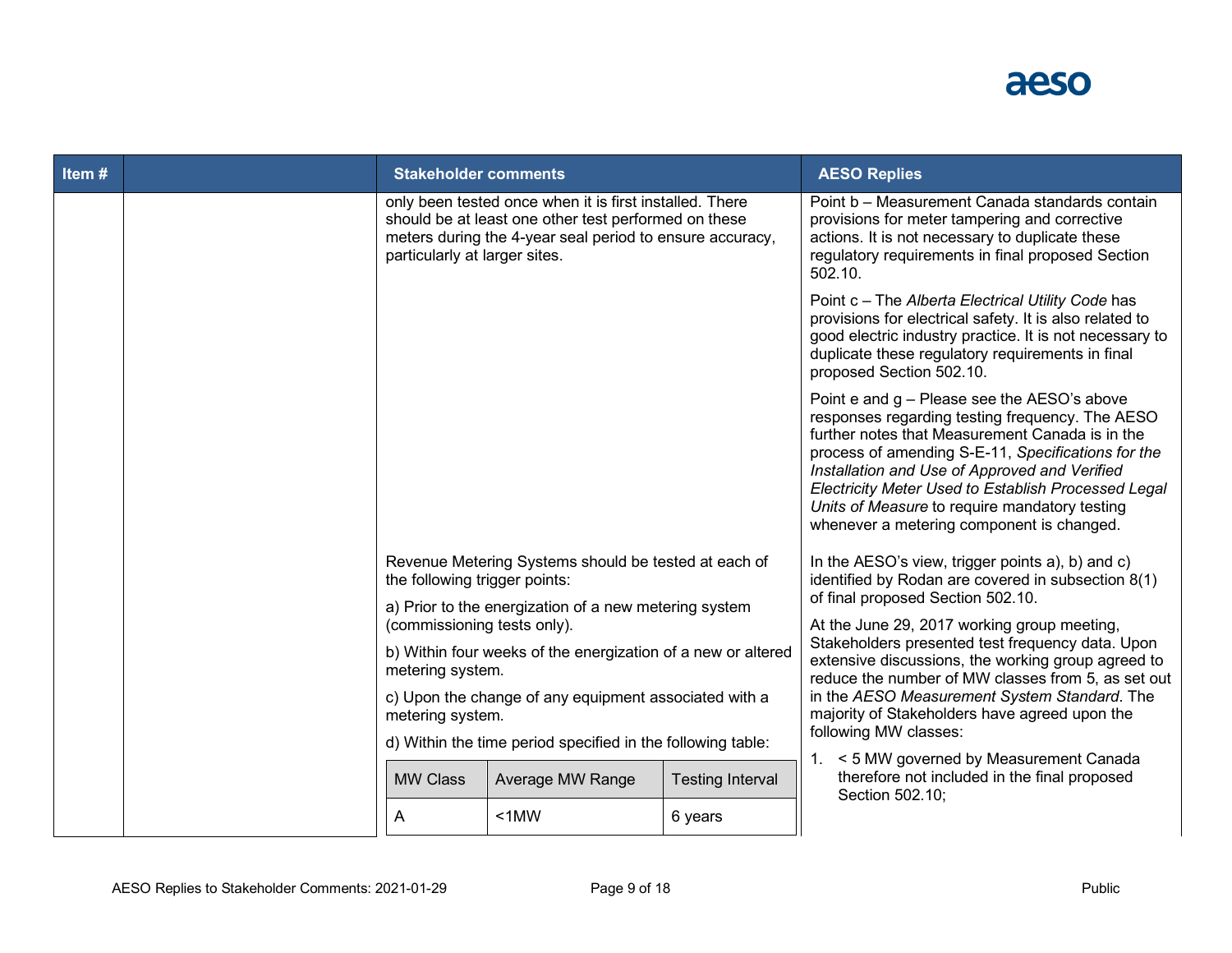

| Item# | <b>Stakeholder comments</b>                                                                                                                                                                                                                                                                                          |                                                                                                                                                                                                                                                                                  |                                                                                                                                                                                                                                                                         | <b>AESO Replies</b>                                                                                                                                                                                                                                                                                                                                                               |  |
|-------|----------------------------------------------------------------------------------------------------------------------------------------------------------------------------------------------------------------------------------------------------------------------------------------------------------------------|----------------------------------------------------------------------------------------------------------------------------------------------------------------------------------------------------------------------------------------------------------------------------------|-------------------------------------------------------------------------------------------------------------------------------------------------------------------------------------------------------------------------------------------------------------------------|-----------------------------------------------------------------------------------------------------------------------------------------------------------------------------------------------------------------------------------------------------------------------------------------------------------------------------------------------------------------------------------|--|
|       | B                                                                                                                                                                                                                                                                                                                    | $>=1$ MW and $<=10$ MW                                                                                                                                                                                                                                                           | 4 years                                                                                                                                                                                                                                                                 | 2. $\leq$ 20 MW and $\geq$ 5 MW, every 4 years, detailed in<br>subsection 8(1) of the final proposed Section                                                                                                                                                                                                                                                                      |  |
|       | $\mathsf{C}$                                                                                                                                                                                                                                                                                                         | $>10$ MW and $\leq$ 20MW                                                                                                                                                                                                                                                         | 3 years                                                                                                                                                                                                                                                                 | 502.10; and<br>> 20 MW, every 2 years, detailed in subsection<br>3.                                                                                                                                                                                                                                                                                                               |  |
|       | D                                                                                                                                                                                                                                                                                                                    | >20MW and <= 50 MW                                                                                                                                                                                                                                                               | 2 years                                                                                                                                                                                                                                                                 | 8(1) of the final proposed Section 502.10.                                                                                                                                                                                                                                                                                                                                        |  |
|       | E                                                                                                                                                                                                                                                                                                                    | $>50$ MW                                                                                                                                                                                                                                                                         | 1 year                                                                                                                                                                                                                                                                  |                                                                                                                                                                                                                                                                                                                                                                                   |  |
|       |                                                                                                                                                                                                                                                                                                                      |                                                                                                                                                                                                                                                                                  |                                                                                                                                                                                                                                                                         |                                                                                                                                                                                                                                                                                                                                                                                   |  |
|       | <b>Proposed MW Range Calculation</b>                                                                                                                                                                                                                                                                                 |                                                                                                                                                                                                                                                                                  |                                                                                                                                                                                                                                                                         |                                                                                                                                                                                                                                                                                                                                                                                   |  |
|       |                                                                                                                                                                                                                                                                                                                      | generation sites. In Rodan's view:                                                                                                                                                                                                                                               | The proposed MW Range calculation has the potential of<br>In May 2020, the AESO requested feedback from<br>Stakeholders on whether 0 MW intervals should be<br>further reducing test frequencies in larger load and<br>factored into the methodology for determining MW |                                                                                                                                                                                                                                                                                                                                                                                   |  |
|       |                                                                                                                                                                                                                                                                                                                      | a. MW Range should be based on average demand when<br>the electrical service being metered is active, instead of<br>cumulative annual energy transfer.                                                                                                                           |                                                                                                                                                                                                                                                                         | class. The majority of Stakeholder feedback<br>received supported including 0 MW intervals in the<br>MW class methodology.<br>Counting 0 MW intervals provides a simple and<br>straightforward calculation. If 0 MW intervals are be<br>excluded, other factors would also need to be<br>considered, including the MW or percentage<br>threshold at which an interval is counted. |  |
|       | <=50MW class.                                                                                                                                                                                                                                                                                                        | b. The MW Range calculation should not include zero<br>intervals. It should be calculated based on non-zero<br>intervals only. For example, if a 50MW site is<br>delivering/receiving 55MW for half the year, they should be<br>in the >50MW class, as opposed to the >20 MW and |                                                                                                                                                                                                                                                                         |                                                                                                                                                                                                                                                                                                                                                                                   |  |
|       | c. Using the methodology proposed above will ensure that<br>electrical services which have a high average demand<br>when operational are tested more frequently. This is<br>important because the settlement values are much greater,<br>and the impact on the grid during operational times is more<br>substantial. |                                                                                                                                                                                                                                                                                  |                                                                                                                                                                                                                                                                         |                                                                                                                                                                                                                                                                                                                                                                                   |  |
|       |                                                                                                                                                                                                                                                                                                                      | d. For large loads & generator sites, potential<br>measurement issues should be identified as soon as<br>reasonably possible to avoid difficulty settlements, MC<br>disputes, data estimations and corrections; regardless of                                                    |                                                                                                                                                                                                                                                                         |                                                                                                                                                                                                                                                                                                                                                                                   |  |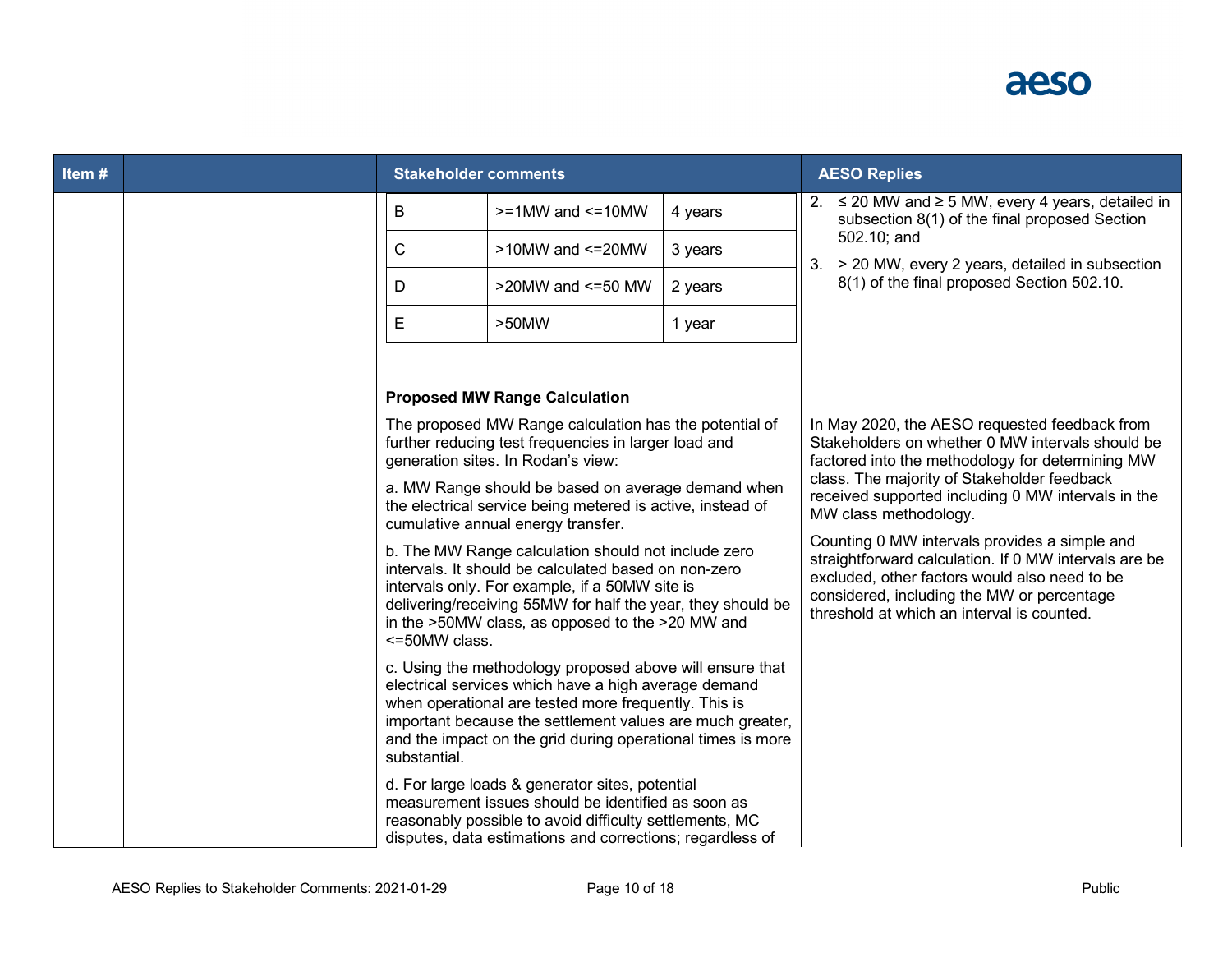

| Item# |                                                                                                                                                                                                                                                              | <b>Stakeholder comments</b>                                                                                                                                                                                                                                                                                                                                                                                                                                                                                                                                                         | <b>AESO Replies</b>                                                                                                                                                                                                                                                                                              |
|-------|--------------------------------------------------------------------------------------------------------------------------------------------------------------------------------------------------------------------------------------------------------------|-------------------------------------------------------------------------------------------------------------------------------------------------------------------------------------------------------------------------------------------------------------------------------------------------------------------------------------------------------------------------------------------------------------------------------------------------------------------------------------------------------------------------------------------------------------------------------------|------------------------------------------------------------------------------------------------------------------------------------------------------------------------------------------------------------------------------------------------------------------------------------------------------------------|
|       |                                                                                                                                                                                                                                                              | whether the electrical service being metered is inactive for<br>a portion of the year.                                                                                                                                                                                                                                                                                                                                                                                                                                                                                              |                                                                                                                                                                                                                                                                                                                  |
|       |                                                                                                                                                                                                                                                              | <b>Other Recommendations for Best Practices</b>                                                                                                                                                                                                                                                                                                                                                                                                                                                                                                                                     |                                                                                                                                                                                                                                                                                                                  |
|       |                                                                                                                                                                                                                                                              | AUC Rule 021 does not include any guidelines for<br>minimum memory requirements for the storage of interval<br>data in a revenue meter. Revenue meters should have<br>sufficient memory to store interval data for specified<br>duration of time in the event of a communication system<br>failure.                                                                                                                                                                                                                                                                                 | The AESO recommends that Rodan raise any<br>concerns regarding AUC Rule 021 with the Alberta<br>Utilities Commission.                                                                                                                                                                                            |
|       |                                                                                                                                                                                                                                                              | A minimum retention period of meter readings and clock<br>functions in the absence of line power is necessary to<br>prevent data loss and maintain clock synchronization if a<br>revenue meter loses power for an extended period of time.                                                                                                                                                                                                                                                                                                                                          |                                                                                                                                                                                                                                                                                                                  |
|       | Rodan recommends that Introduction of a sealed backup<br>(alternate) revenue meter requirement for new meter<br>points. The backup (alternate) meter can share Instrument<br>Transformers with the primary meter but should have a<br>dedicated test switch. |                                                                                                                                                                                                                                                                                                                                                                                                                                                                                                                                                                                     | In May 2020, the AESO canvassed Stakeholders on<br>their use of back-up meters, the costs associated<br>with back-up meters, and whether back up meters<br>should be a minimum requirement for Alberta. The<br>feedback indicated that, based on current practices                                               |
|       |                                                                                                                                                                                                                                                              | When a meter point has a sealed backup (alternate) meter<br>available, it eliminates the need to seek temporary<br>dispensation from Measurement Canada in the event of a<br>primary meter failure. Backup (alternate) meters also<br>reduce site downtime and eliminate the need for data<br>estimations. In many cases, proxy data used for data<br>estimations comes from measurement systems that are<br>not revenue grade and typically have a lower accuracy<br>rating. Backup (alternate) meters also serve as an<br>excellent alternate/secondary source for meter testing. | and costs, back-up meters should not be a minimum<br>technical requirement.<br>Final proposed Section 502.10 does not prevent a<br>legal owner of a revenue meter from installing one<br>or more backup meters. The installation and<br>maintenance of these backup meters will be at the<br>legal owner's cost. |
|       |                                                                                                                                                                                                                                                              | If a site doesn't have sealed backup metering, the only<br>options the client has in the event of a failure are:                                                                                                                                                                                                                                                                                                                                                                                                                                                                    |                                                                                                                                                                                                                                                                                                                  |
|       |                                                                                                                                                                                                                                                              | a. Immediately replace the meter, or                                                                                                                                                                                                                                                                                                                                                                                                                                                                                                                                                |                                                                                                                                                                                                                                                                                                                  |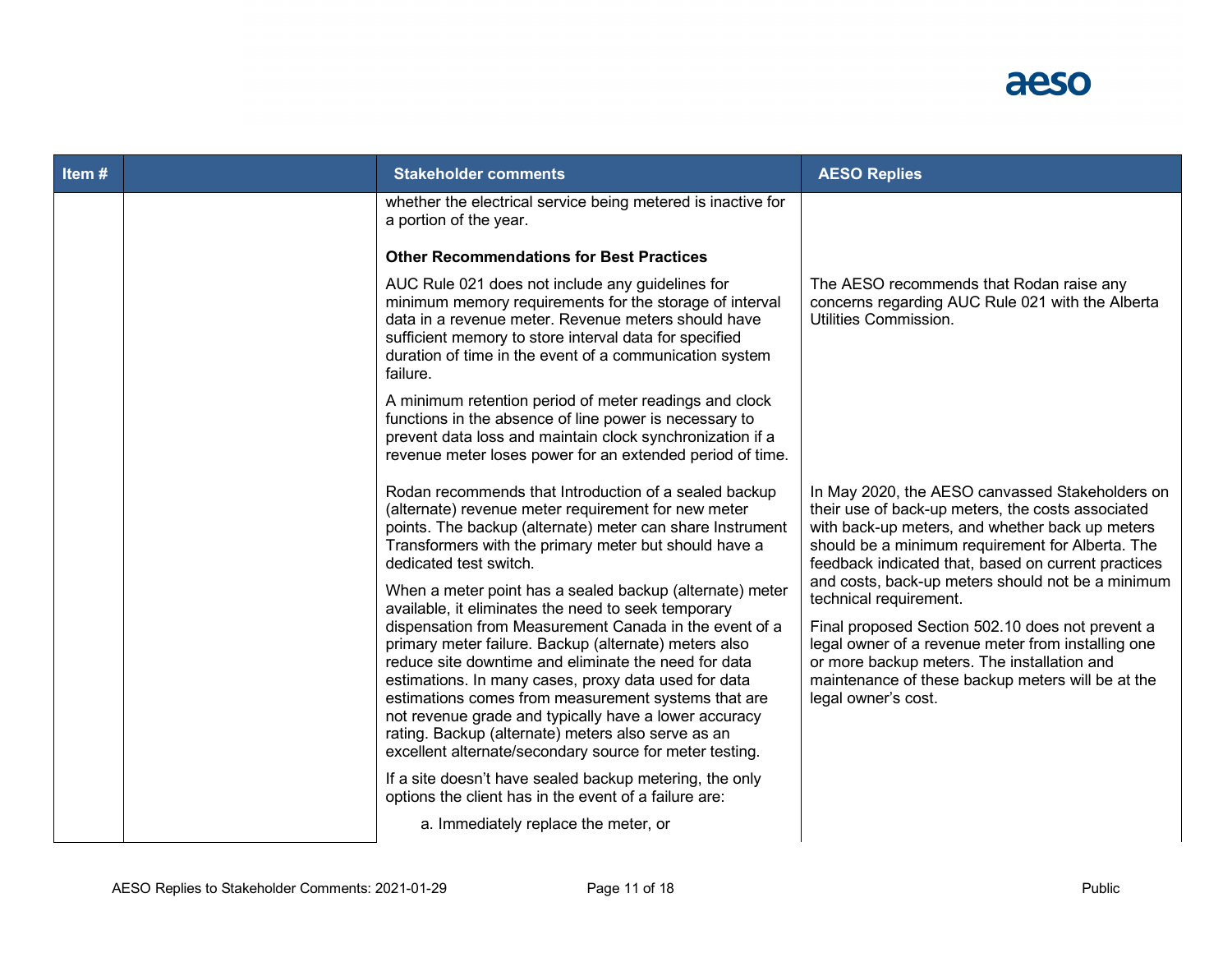

| Item# | <b>Stakeholder comments</b>                                                                                                                                                                                                                                                                                                                                                                                                                                                                                                                                                                                                                                     | <b>AESO Replies</b>                                                                                                                                                                                                                                                                                                                                              |
|-------|-----------------------------------------------------------------------------------------------------------------------------------------------------------------------------------------------------------------------------------------------------------------------------------------------------------------------------------------------------------------------------------------------------------------------------------------------------------------------------------------------------------------------------------------------------------------------------------------------------------------------------------------------------------------|------------------------------------------------------------------------------------------------------------------------------------------------------------------------------------------------------------------------------------------------------------------------------------------------------------------------------------------------------------------|
|       | b. If a suitable sealed revenue meter is not available<br>for immediate replacement, all parties are technically<br>forced to seek a dispensation from Measurement<br>Canada which appears to be a laborious process.                                                                                                                                                                                                                                                                                                                                                                                                                                           |                                                                                                                                                                                                                                                                                                                                                                  |
|       | Section 502.10 should also include minimum security<br>requirements to prevent unauthorized access and<br>tampering of revenue metering systems including revenue<br>meters, recorders, meter cabinets, test switches,<br>instrument transformer cabinets, instrument transformer<br>secondary terminals, CT shorting terminals,<br>communications equipment, demand reset mechanisms,<br>meter socket ring seals and meter power/potential<br>reference fuse blocks and/or breakers. If the meter is the<br>only component of a revenue metering system that is<br>required to have a sea, it leaves vulnerabilities and<br>enables tampering methods such as: | The AESO notes that Measurement Canada has<br>specific provisions for meter tampering and<br>corrective actions. In Alberta, every legal owner of a<br>transmission facility and distribution facility have<br>their terms and conditions for electric services<br>respecting wiring, installation, operation and siting<br>for metering and metering equipment. |
|       | Shorting CTs via test switch or shorting terminals<br>$\bullet$                                                                                                                                                                                                                                                                                                                                                                                                                                                                                                                                                                                                 |                                                                                                                                                                                                                                                                                                                                                                  |
|       | Changing taps on CTs & PTs at secondary<br>terminals or terminal blocks                                                                                                                                                                                                                                                                                                                                                                                                                                                                                                                                                                                         |                                                                                                                                                                                                                                                                                                                                                                  |
|       | Turning off meter power, or potential references<br>via test switches, fuse blocks, and/or breakers                                                                                                                                                                                                                                                                                                                                                                                                                                                                                                                                                             |                                                                                                                                                                                                                                                                                                                                                                  |
|       | Removing meters from sockets                                                                                                                                                                                                                                                                                                                                                                                                                                                                                                                                                                                                                                    |                                                                                                                                                                                                                                                                                                                                                                  |
|       | Tampering via re-programming of communications<br>equipment                                                                                                                                                                                                                                                                                                                                                                                                                                                                                                                                                                                                     |                                                                                                                                                                                                                                                                                                                                                                  |
|       | Section 502.10 should include a rule stating that<br>instrument transformers and secondary circuits must be<br>commissioned and tested prior to energization.<br>Commissioning/Test reports should be documented. This<br>step is often skipped. If there is a problem with the<br>instrument transformer installation, it can lead to large<br>amounts of power being delivered/received to/from the<br>grid, and not being registered correctly until the problem is                                                                                                                                                                                          | The AESO is of the understanding that the testing of<br>instrument transformers, which includes secondary<br>circuits, occurs prior to commissioning as part of the<br>factory acceptance test. It is not necessary to<br>duplicate this testing in final proposed Section<br>502.10.                                                                            |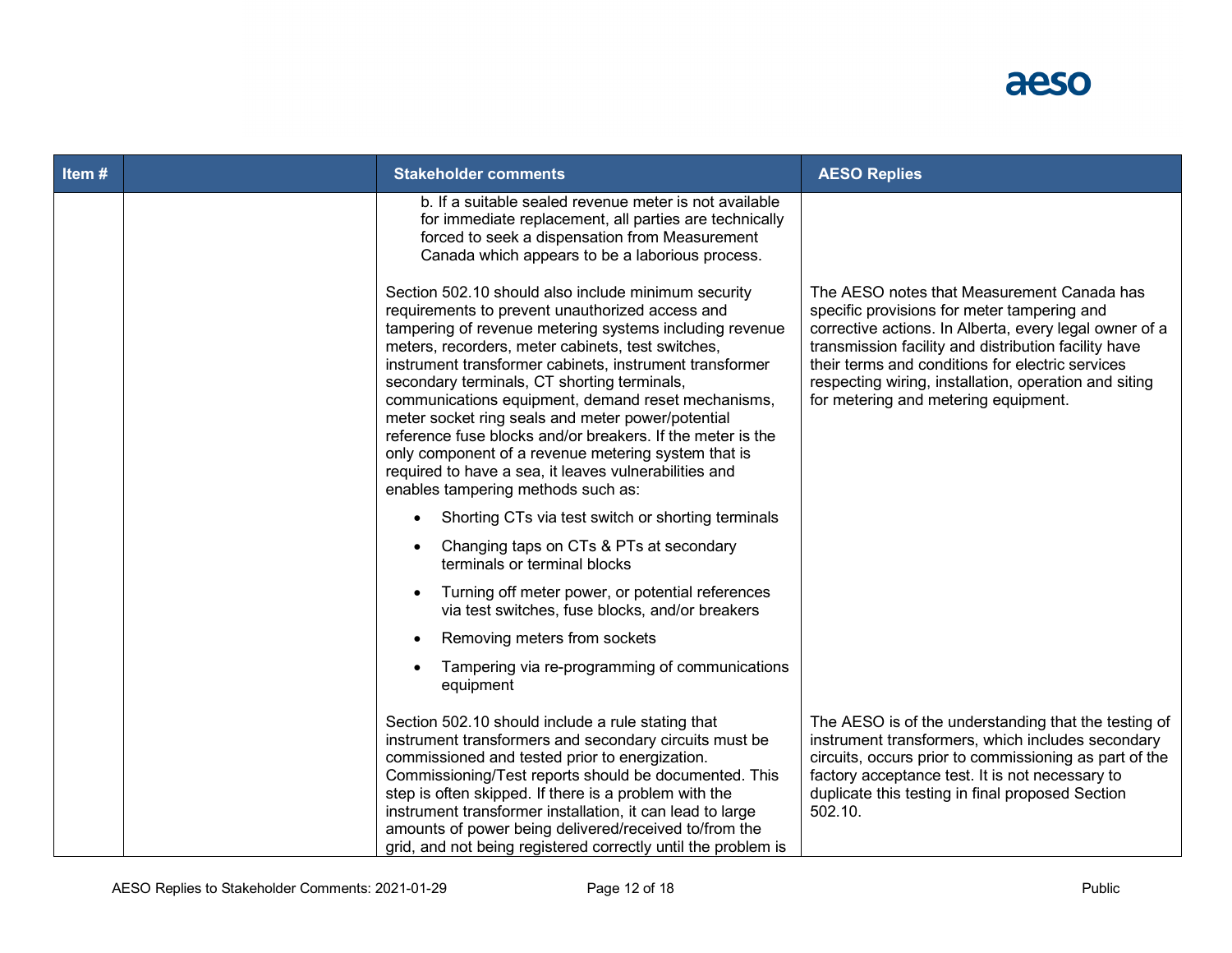

| Item# |                                                                                                                                           | <b>Stakeholder comments</b>                                                                                                                                                                                                                                                                                                                                                                      | <b>AESO Replies</b>                       |
|-------|-------------------------------------------------------------------------------------------------------------------------------------------|--------------------------------------------------------------------------------------------------------------------------------------------------------------------------------------------------------------------------------------------------------------------------------------------------------------------------------------------------------------------------------------------------|-------------------------------------------|
|       |                                                                                                                                           | corrected. Commissioning and Testing of instrument<br>transformers prior to energization can also identify major<br>installation problems and prevent damage to expensive<br>equipment upon site start-up. There are several reasons<br>why Rodan believes Instrument Transformers should be<br>tested periodically:                                                                             |                                           |
|       |                                                                                                                                           | a. Primary current and voltage measurements are rarely<br>possible to take in-situ due to safety restrictions.                                                                                                                                                                                                                                                                                   |                                           |
|       |                                                                                                                                           | b. Secondary/alternate source checks during in-situ testing<br>cannot identify inaccurate instrument transformers if the<br>secondary/alternate source shares instrument<br>transformers with the revenue meter, which is very<br>common.                                                                                                                                                        |                                           |
|       |                                                                                                                                           | c. In the event where primary measurements are possible,<br>it is difficult to accurately test Instrument Transformer<br>accuracy while energized (during in-situ testing for<br>example) because the electrical service loading can<br>fluctuate quickly and measurements need to be compared<br>between two separate devices (revenue meter/power<br>analyzer and primary measurement source). |                                           |
|       |                                                                                                                                           | d. Periodic testing of Instrument Transformers can identify<br>potential problems (related to performance and safety) and<br>prevent failures before they happen.                                                                                                                                                                                                                                |                                           |
|       |                                                                                                                                           | <b>TCE</b>                                                                                                                                                                                                                                                                                                                                                                                       |                                           |
|       |                                                                                                                                           | To date, TCE has not identified any technical deficiencies<br>in the proposed rule.                                                                                                                                                                                                                                                                                                              | The AESO acknowledges TCE's comment.      |
| 3     | Whether you agree with the<br>proposed final draft of Section<br>502.10, taken together with all<br>ISO rules, supports a fair, efficient | <b>AltaLink</b><br>AltaLink is in agreement the proposed final draft is fair and<br>efficient for an openly competitive market.                                                                                                                                                                                                                                                                  | The AESO acknowledges AltaLink's comment. |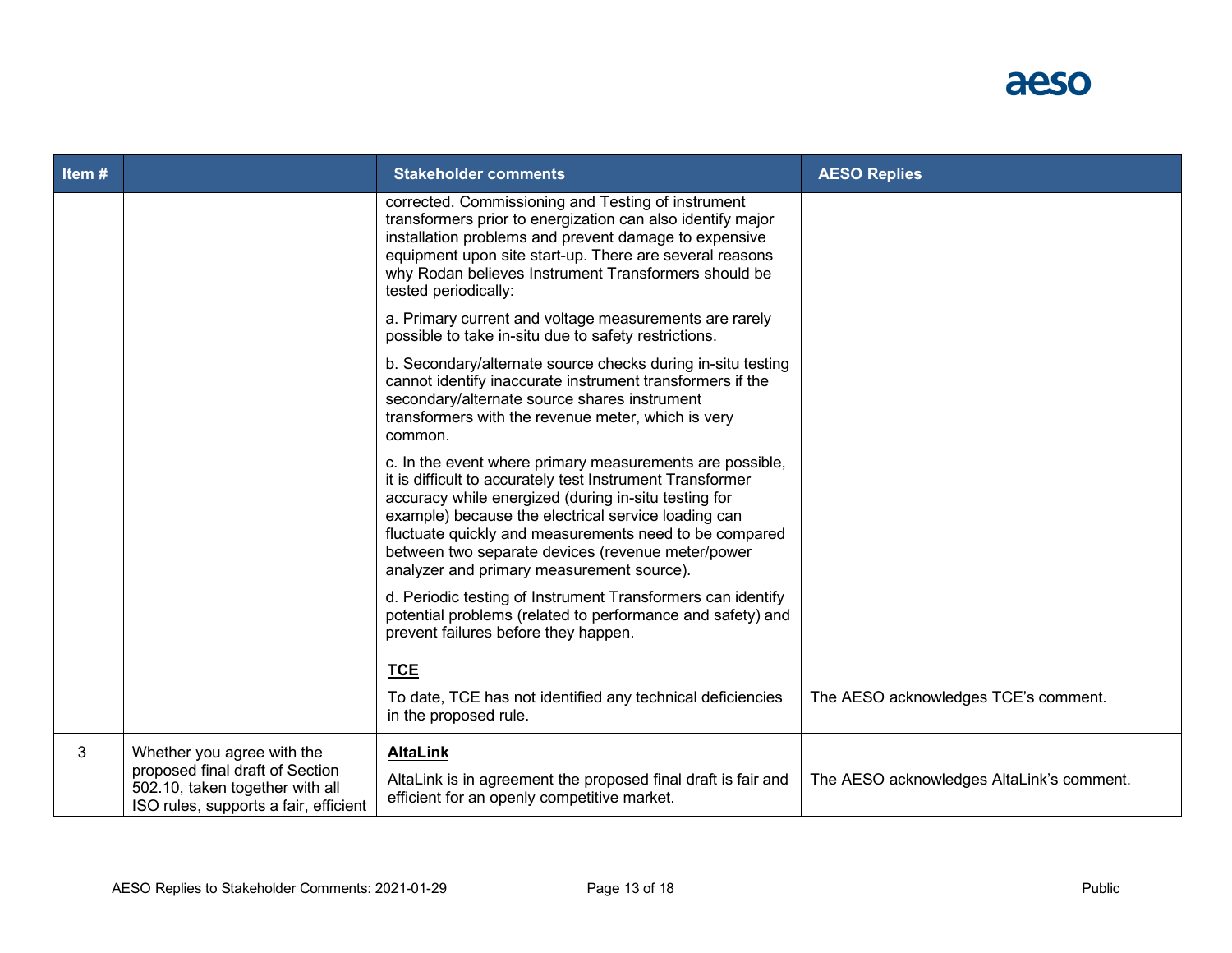

| Item# |                                                    | <b>Stakeholder comments</b>                                                                                                                                                                                                                                                                                                                                                                                                                                                                                                                                                                                                                                                                                                                                                                                                                                       | <b>AESO Replies</b>                                                                                                                                                                                                                                                                                                                                                                                                                                                                                                                                                                                                                                                                                                                                                                                                                                                                                                                                                                                                                                                                        |
|-------|----------------------------------------------------|-------------------------------------------------------------------------------------------------------------------------------------------------------------------------------------------------------------------------------------------------------------------------------------------------------------------------------------------------------------------------------------------------------------------------------------------------------------------------------------------------------------------------------------------------------------------------------------------------------------------------------------------------------------------------------------------------------------------------------------------------------------------------------------------------------------------------------------------------------------------|--------------------------------------------------------------------------------------------------------------------------------------------------------------------------------------------------------------------------------------------------------------------------------------------------------------------------------------------------------------------------------------------------------------------------------------------------------------------------------------------------------------------------------------------------------------------------------------------------------------------------------------------------------------------------------------------------------------------------------------------------------------------------------------------------------------------------------------------------------------------------------------------------------------------------------------------------------------------------------------------------------------------------------------------------------------------------------------------|
|       | and openly competitive market,<br>and if not, why. | <b>ATCO</b><br>No comment                                                                                                                                                                                                                                                                                                                                                                                                                                                                                                                                                                                                                                                                                                                                                                                                                                         |                                                                                                                                                                                                                                                                                                                                                                                                                                                                                                                                                                                                                                                                                                                                                                                                                                                                                                                                                                                                                                                                                            |
|       |                                                    | <b>EDTI</b><br>EDTI agrees the proposed final draft of Section 502.10<br>supports a fair, efficient and openly competitive market.                                                                                                                                                                                                                                                                                                                                                                                                                                                                                                                                                                                                                                                                                                                                | The AESO acknowledges EDTI's comment.                                                                                                                                                                                                                                                                                                                                                                                                                                                                                                                                                                                                                                                                                                                                                                                                                                                                                                                                                                                                                                                      |
|       |                                                    | <b>FortisAlberta</b><br>FortisAlberta agrees.                                                                                                                                                                                                                                                                                                                                                                                                                                                                                                                                                                                                                                                                                                                                                                                                                     | The AESO acknowledges FortisAlberta's comment.                                                                                                                                                                                                                                                                                                                                                                                                                                                                                                                                                                                                                                                                                                                                                                                                                                                                                                                                                                                                                                             |
|       |                                                    | Rodan<br>The proposed final draft of Section 502.10 does not<br>support a fair and efficient market. Inaccurate<br>measurement of electricity generation and consumption is<br>not "fair" as in most cases there will be one party that will<br>suffer financial harm - either because the revenue<br>metering system over or under reports the amount of<br>electricity generated or consumed. In order to ensure<br>fairness, the minimum technical requirements for metering<br>must be established in rules or regulations and<br>Measurement Canada regulations must be enforced. This<br>will mean that all meter system providers will have to bid<br>into projects with systems that comply with these rules and<br>regulations. When Rodan bids into a project, we propose<br>fully MC compliant systems because we are aware of all<br>the regulations. | The requirements in final proposed Section 502.10<br>clearly set out the minimum technical and operating<br>requirements for revenue metering systems in order<br>to ensure accurate data. The AESO does not agree<br>with Rodan that proposed final Section 502.10 will<br>lead to issues with electricity measurement that will<br>undermine the fair and efficient operation of the<br>market.<br>Final proposed Section 502.10 operates in tandem<br>with Measurement Canada regulations, AUC Rule<br>021 and the Alberta Electrical Utility Code, which<br>also have specific provisions respecting corrective<br>actions for measurement and data errors. The<br>AESO agrees with Rodan that Measurement<br>Canada regulations must be enforced but maintains<br>that the proper body for enforcing such regulations<br>is Measurement Canada. Again, it is not necessary<br>for final proposed Section 502.10 to duplicate<br>provincial or federal regulatory requirements, which<br>could result in double jeopardy for market<br>participants under their respective enforcement |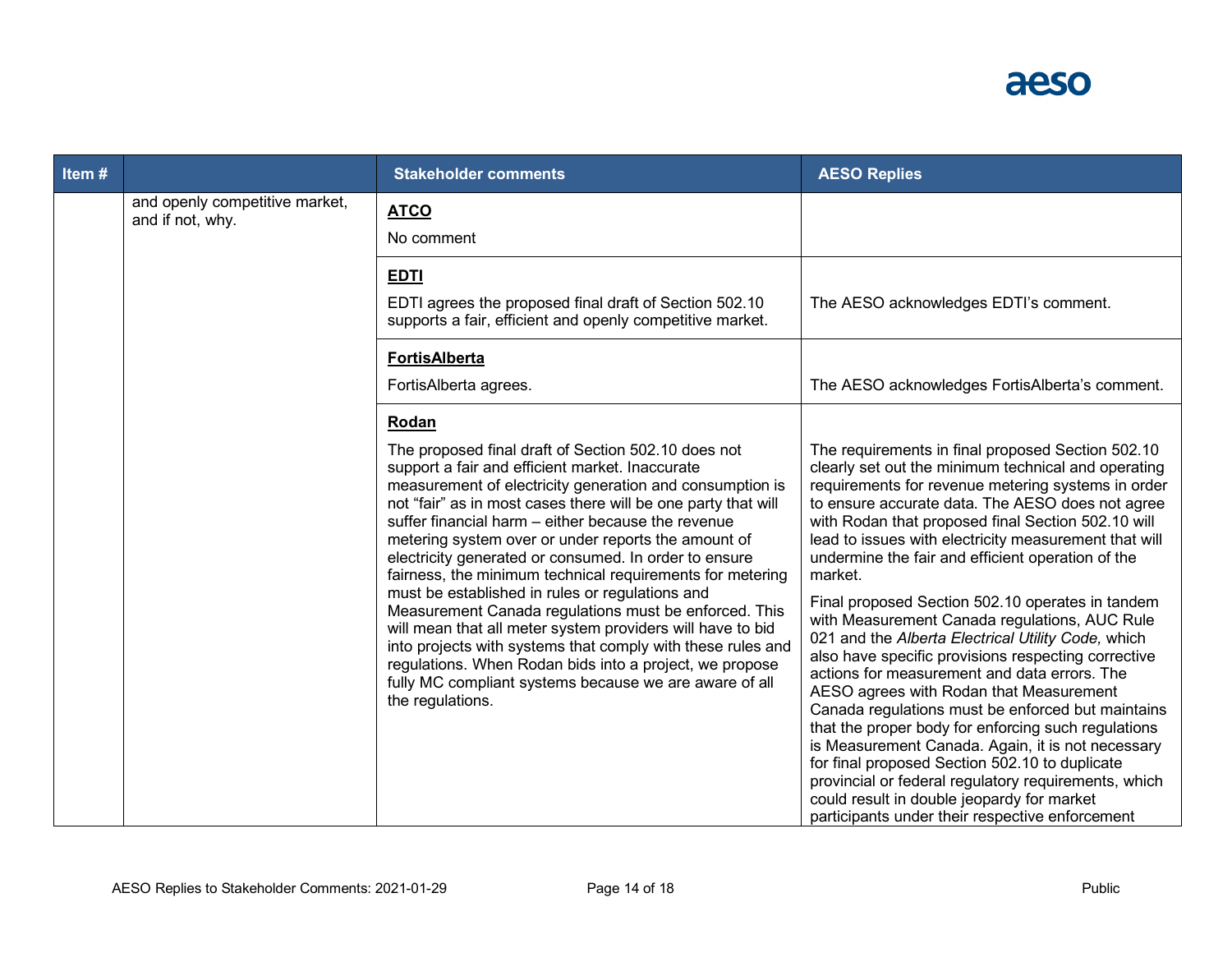

| Item# |                                                                                                                           | <b>Stakeholder comments</b>                                                                                                                                                                                                                                                                                                                                                                                                                                                                                                                                                                                                                                                                                                                                                                                                                                                                                                                                                                                                                                  | <b>AESO Replies</b>                                                                                                                                                                                                       |
|-------|---------------------------------------------------------------------------------------------------------------------------|--------------------------------------------------------------------------------------------------------------------------------------------------------------------------------------------------------------------------------------------------------------------------------------------------------------------------------------------------------------------------------------------------------------------------------------------------------------------------------------------------------------------------------------------------------------------------------------------------------------------------------------------------------------------------------------------------------------------------------------------------------------------------------------------------------------------------------------------------------------------------------------------------------------------------------------------------------------------------------------------------------------------------------------------------------------|---------------------------------------------------------------------------------------------------------------------------------------------------------------------------------------------------------------------------|
|       |                                                                                                                           |                                                                                                                                                                                                                                                                                                                                                                                                                                                                                                                                                                                                                                                                                                                                                                                                                                                                                                                                                                                                                                                              | regimes and a referral to the MSA for ISO rule non-<br>compliance.                                                                                                                                                        |
|       |                                                                                                                           | <b>TCE</b><br>The AESO has proposed that the legal owner be the party<br>responsible for the metering technical and operating<br>requirements even though they may not be the party<br>responsible for conducting the work. Indeed, in some<br>cases the legal owner does not have the necessary<br>credentials to do the work. This is a change from the<br>current practice and will increase costs to market<br>participants and will not result in an efficient outcome. TCE<br>submits that the efficient outcome would be for the party<br>responsible for performing the work be the party<br>responsible for meeting the requirement.<br>Notwithstanding the above, TCE supports the AESO's in-<br>situ testing frequency as set out in subsection $8(1)$ and $(2)$<br>in the proposed rule. This testing frequency, and the<br>calculations to determine the "MW Class" are reasonable<br>considering the Measurement Canada testing interval and<br>the fact that the AESO can request an in-situ test for the<br>metering equipment if necessary. | Regarding the applicability of final proposed<br>Section 502.10, please see the AESO's response to<br>AltaLink's comment on item #2 above.<br>The AESO acknowledges TCE's comment regarding<br>in-situ testing frequency. |
| 4     | Whether you agree that the<br>proposed final draft of<br>Section 502.10 supports the<br>public interest, and if not, why. | <b>AltaLink</b><br>AltaLink is in agreement the proposed final draft supports<br>the interest of the public.                                                                                                                                                                                                                                                                                                                                                                                                                                                                                                                                                                                                                                                                                                                                                                                                                                                                                                                                                 | The AESO acknowledges AltaLink's comment.                                                                                                                                                                                 |
|       |                                                                                                                           | <b>ATCO</b><br>No comment                                                                                                                                                                                                                                                                                                                                                                                                                                                                                                                                                                                                                                                                                                                                                                                                                                                                                                                                                                                                                                    |                                                                                                                                                                                                                           |
|       |                                                                                                                           | <b>EDTI</b><br>EDTI agrees the proposed final draft of Section 502.10<br>supports public interest.                                                                                                                                                                                                                                                                                                                                                                                                                                                                                                                                                                                                                                                                                                                                                                                                                                                                                                                                                           | The AESO acknowledges EDTI's comment.                                                                                                                                                                                     |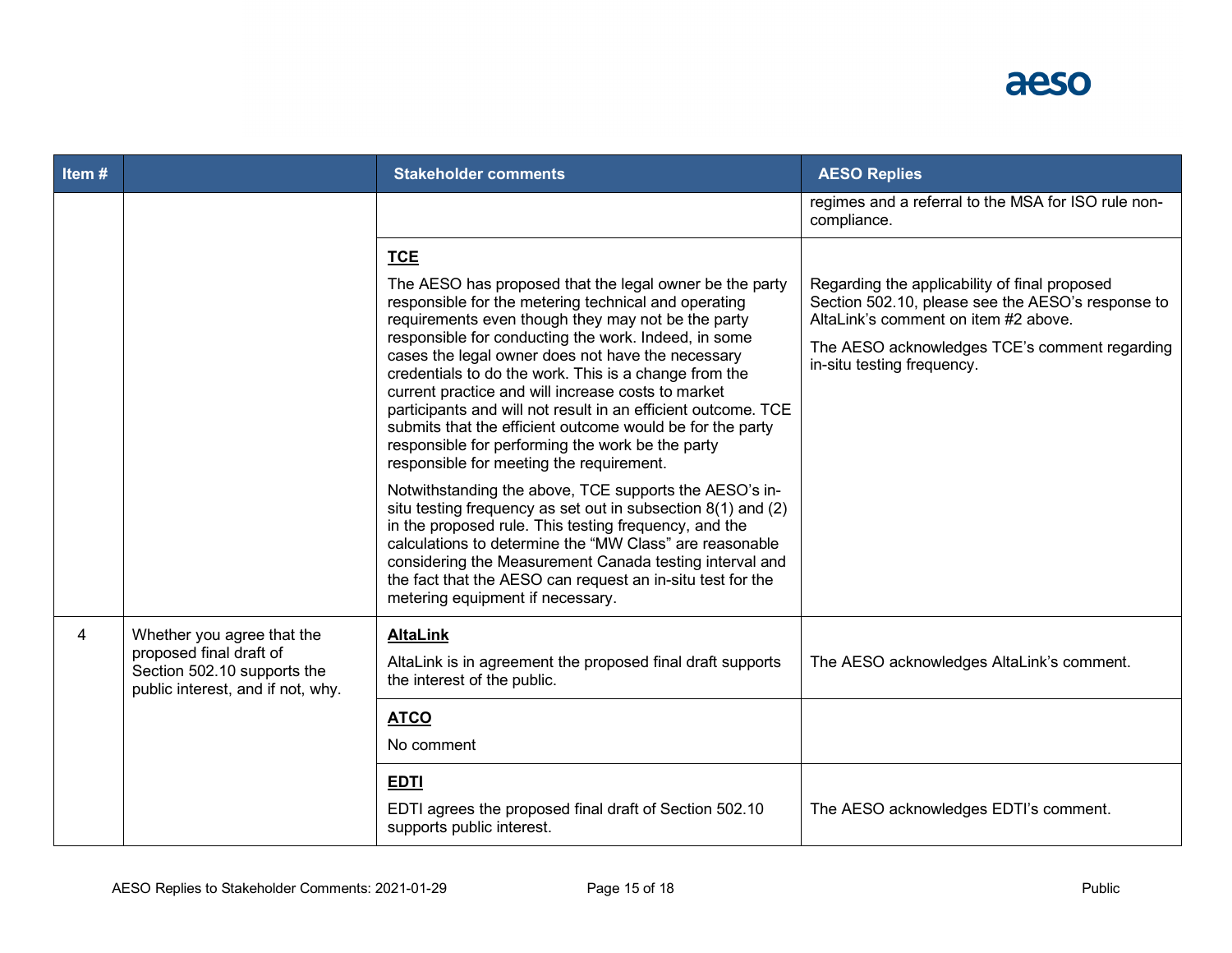# aeso

| Item# | <b>Stakeholder comments</b>                                                                                                                                                                                                                                                                                                                                                                                                                                                                                                                                                    | <b>AESO Replies</b>                                                                                                                                                                                                                                                                                                                                                                                                                                                             |
|-------|--------------------------------------------------------------------------------------------------------------------------------------------------------------------------------------------------------------------------------------------------------------------------------------------------------------------------------------------------------------------------------------------------------------------------------------------------------------------------------------------------------------------------------------------------------------------------------|---------------------------------------------------------------------------------------------------------------------------------------------------------------------------------------------------------------------------------------------------------------------------------------------------------------------------------------------------------------------------------------------------------------------------------------------------------------------------------|
|       | <b>FortisAlberta</b><br>FortisAlberta agrees.                                                                                                                                                                                                                                                                                                                                                                                                                                                                                                                                  | The AESO acknowledges FortisAlberta's comment.                                                                                                                                                                                                                                                                                                                                                                                                                                  |
|       | Rodan                                                                                                                                                                                                                                                                                                                                                                                                                                                                                                                                                                          |                                                                                                                                                                                                                                                                                                                                                                                                                                                                                 |
|       | Rodan is strongly of the opinion that the proposed final<br>draft of Section 502.10 does not support the public interest                                                                                                                                                                                                                                                                                                                                                                                                                                                       | Please see the AESO's response to Rodan's<br>comment regarding item #1.                                                                                                                                                                                                                                                                                                                                                                                                         |
|       | for the reasons stated above.<br>In addition, we offer the following recommendations that                                                                                                                                                                                                                                                                                                                                                                                                                                                                                      | In addition, the AESO has the following responses<br>to Rodan's recommendations:                                                                                                                                                                                                                                                                                                                                                                                                |
|       | support the public interest:<br>1. Meter System Providers (MSP) form a large and critical<br>component of the Alberta Electricity Market. They are                                                                                                                                                                                                                                                                                                                                                                                                                             | 1. The AESO recommends that Rodan raise any<br>concerns regarding AUC Rule 021 with the Alberta<br>Utilities Commission.                                                                                                                                                                                                                                                                                                                                                        |
|       | responsible for the proper engineering, installation and<br>maintenance of revenue metering systems which are used<br>for settlement purposes on a legal owner's behalf. AUC<br>Rule 021 contains references to MSP, but the roles and<br>responsibilities of an MSP is not defined nor elaborated<br>anywhere within that document.                                                                                                                                                                                                                                           | 2. Please see the AESO's response to AltaLink's<br>comment on item #3 above. Final proposed Section<br>502.10 is an authoritative document that contains<br>only legal obligations related to revenue metering<br>systems. It is not necessary to include a legal<br>owner's freedom to contract in final proposed                                                                                                                                                              |
|       | 2. Providing Meter System Services (MSS) and Meter<br>Data Management Services (MDM) is vital to the proper<br>and accurate operation of revenue metering systems and<br>should be defined in Section 502.10. Market participants<br>seldom provide Metering System Services or Meter Data<br>Services themselves. Including a clause in Section 502.10<br>that owners are free to contract these responsibilities will<br>provide clarity for market participants and would be a more<br>accurate representation of how the Alberta Electricity<br>Market currently operates. | Section 502.10.<br>3. The final proposed Section 502.10 sets out the<br>minimum technical and operating requirements<br>determined appropriate for metering systems in<br>Alberta. The AESO expects meter system service<br>procedures to be compliant with these requirements.<br>The AESO disagrees that specific requirements<br>regarding meter system service procedures are<br>necessary to ensure consistency and compliance<br>with the minimum technical and operating |
|       | 3. Including the procedures and requirements for MSS in<br>Section 502.10 will promote system-wide consistency and<br>provide market participants with assurance that providers<br>are performing services to a provincial standard. In the<br>absence of clearly defined procedures, an MSP may                                                                                                                                                                                                                                                                               | requirements.                                                                                                                                                                                                                                                                                                                                                                                                                                                                   |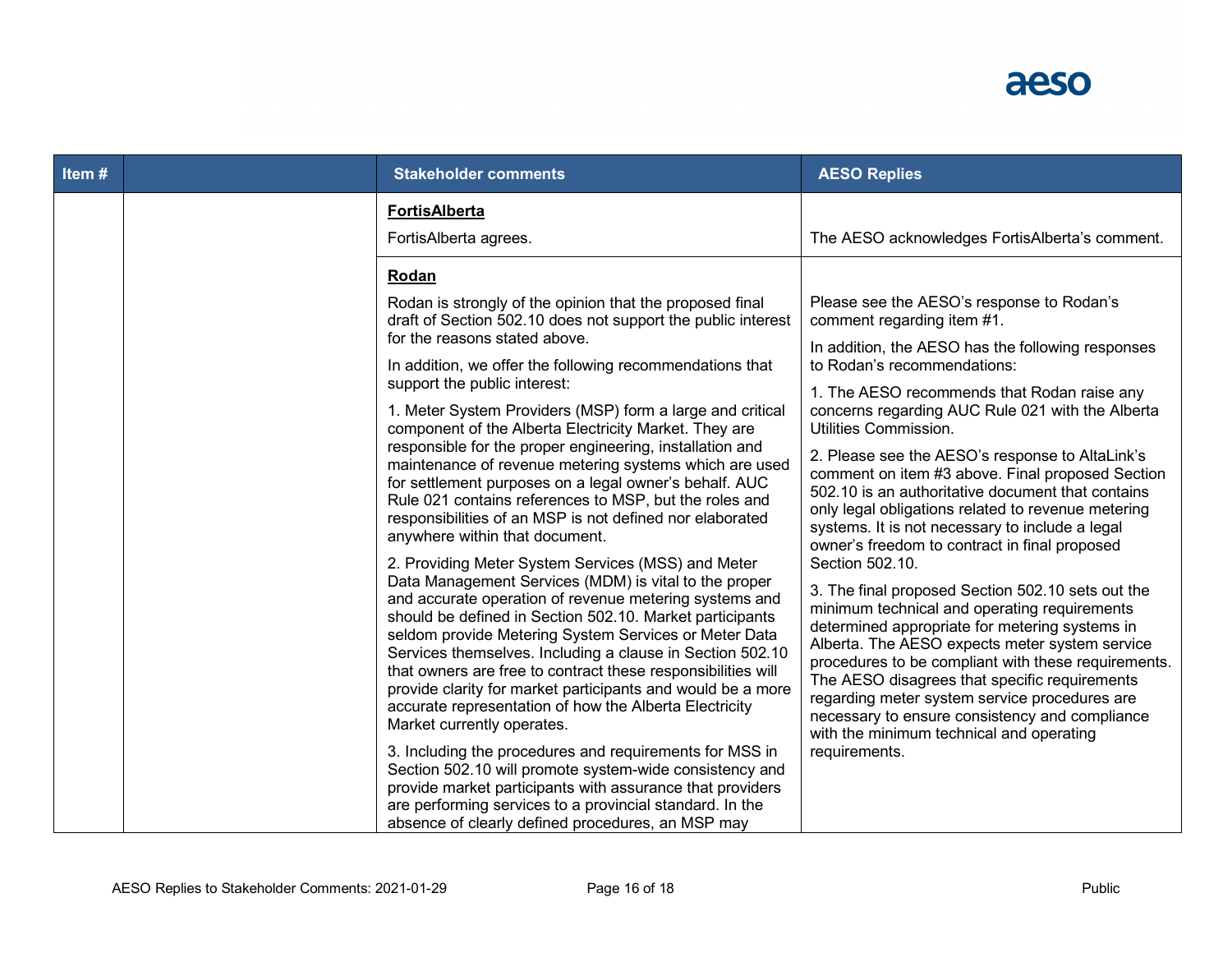

| Item# |                                                                                     | <b>Stakeholder comments</b>                                                                                                                                                                                                                                                                                                                                                                                                                                                                                                                                                                                                                              | <b>AESO Replies</b>                                                                                                     |
|-------|-------------------------------------------------------------------------------------|----------------------------------------------------------------------------------------------------------------------------------------------------------------------------------------------------------------------------------------------------------------------------------------------------------------------------------------------------------------------------------------------------------------------------------------------------------------------------------------------------------------------------------------------------------------------------------------------------------------------------------------------------------|-------------------------------------------------------------------------------------------------------------------------|
|       |                                                                                     | implement MSS procedures which may not comply with<br>AESO expectations and standards.                                                                                                                                                                                                                                                                                                                                                                                                                                                                                                                                                                   |                                                                                                                         |
|       |                                                                                     | <b>TCE</b><br>Please refer to TCE's comments to #3 above.                                                                                                                                                                                                                                                                                                                                                                                                                                                                                                                                                                                                | Please see the AESO's response to TCE's comment<br>regarding item #3 above.                                             |
| 5     | Any additional comments<br>regarding the proposed final draft<br>of Section 502.10. | <b>AltaLink</b><br>AltaLink has no additional comments.                                                                                                                                                                                                                                                                                                                                                                                                                                                                                                                                                                                                  |                                                                                                                         |
|       |                                                                                     | <b>ATCO</b><br>No comment                                                                                                                                                                                                                                                                                                                                                                                                                                                                                                                                                                                                                                |                                                                                                                         |
|       |                                                                                     | <b>EDTI</b><br>No additional comments.                                                                                                                                                                                                                                                                                                                                                                                                                                                                                                                                                                                                                   |                                                                                                                         |
|       |                                                                                     | <b>FortisAlberta</b><br>No further comments other than those already provided<br>throughout this engagement.                                                                                                                                                                                                                                                                                                                                                                                                                                                                                                                                             |                                                                                                                         |
|       |                                                                                     | Rodan<br>Rodan understands and agrees that there are changes<br>needed to the current Measurement System Standard.<br>Regardless of what changes are made, we strongly<br>recommend that the implementation of these changes is<br>carefully planned and considers a phased approach and<br>not just a blanket applied with a start date. This would<br>especially apply to testing intervals and MW Class.<br>Consider a plan where the new testing intervals start after<br>their next scheduled test, or some other phase in<br>approach. As we track most of the seals and in situ testing<br>schedules for Alberta, we recommend including Rodan in | The AESO acknowledges Rodan's comment.<br>Please see the AESO's response to Rodan's<br>comment regarding item #2 above. |